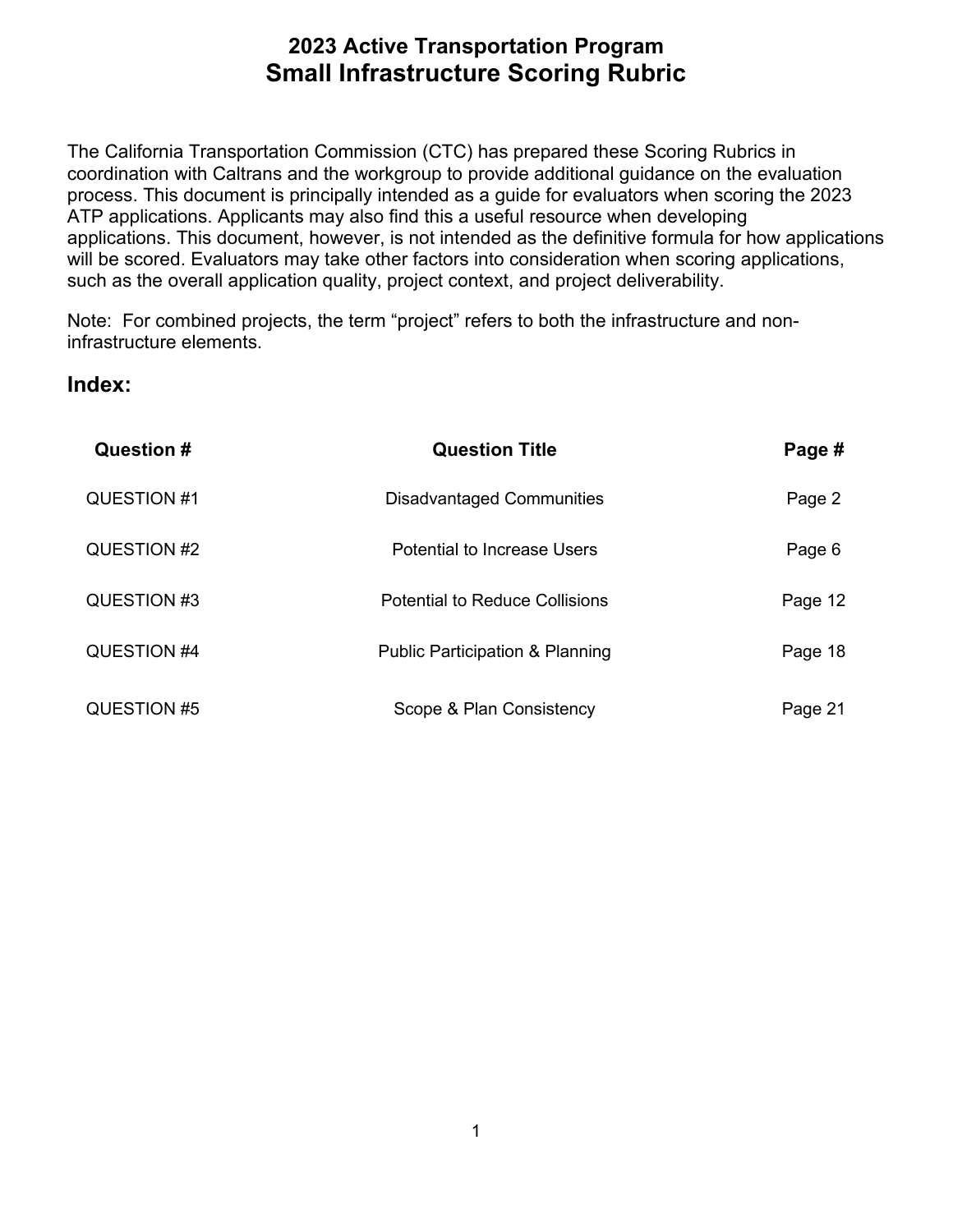### **QUESTION #1: DISADVANTAGED COMMUNITIES (0-10 POINTS)**

#### **Points for part D (Project Location) and Part E (Severity) will be calculated by CTC. Evaluators will only submit scores on Part C – Direct Benefit – for a maximum of 4 points.**

*This project does not qualify as a Disadvantaged Community.* 

*If this project does not qualify as a Disadvantaged Community, the applicant will skip this question move on to question 2.* 

#### **the score for Question #1 will be zero "0". If the applicant checked the box for "This project does not qualify as a Disadvantaged Community,"**

*A. Map of Project Boundaries, Access, and Destinations (0 points): Required* 

 *Provide a scaled map showing the boundaries of the proposed project, the geographic boundaries of the disadvantaged community, disadvantaged community access point(s), and destinations that the project is benefiting.* 

#### *B. Identification of Disadvantaged Community: (0 points)*

*Select one of the following five options. The applicant must provide information for all Census Tract/Block Group/Place # that the project affects.* 

- *Median Household Income*
- *CalEnviroScreen*
- *Free or Reduced Priced School Meals - Applications using this measure must demonstrate how the project benefits the school students in the project area.*
- *Healthy Places Index*
- *Other* 
	- o *Regional Definition*
	- o *Projects on federally recognized Tribal Land or projects submitted by Tribal Governments (federally recognized Native American tribes)*
	- o *Other Determinant of MHI*

### *C. Direct Benefit: (0 - 4 points)*

 *Explain how the project closes a gap, provides connections to, and/or addresses a deficiency in an active community. Address any issues of displacement that may occur as a result of this project, if applicable. If transportation network, and how the improvements meet an important need of the disadvantaged displacement is not an issue, explain why it is not a concern for the community.* 

### **Special Instructions & Expectations for Evaluators:**

Sub-questions A & B do not receive any points.

- If the applicant does not check the box "This project does not qualify as a Disadvantaged Community," they are **required** to provide project map(s) and provide the DAC information as required in both A & B.
	- o Maps should include **all** census tracts/schools that the project reaches, not just the ones that are disadvantaged.

When evaluating sub-question C, the evaluator should consider:

• Does the project provide reasonable improvements to close missing gaps; increase needed routes or connections (such as access to and/or community safety for disadvantaged community residents to parks, greenways, open space, health care centers, transit stops, and other community assets); or address the poor conditions of an existing route?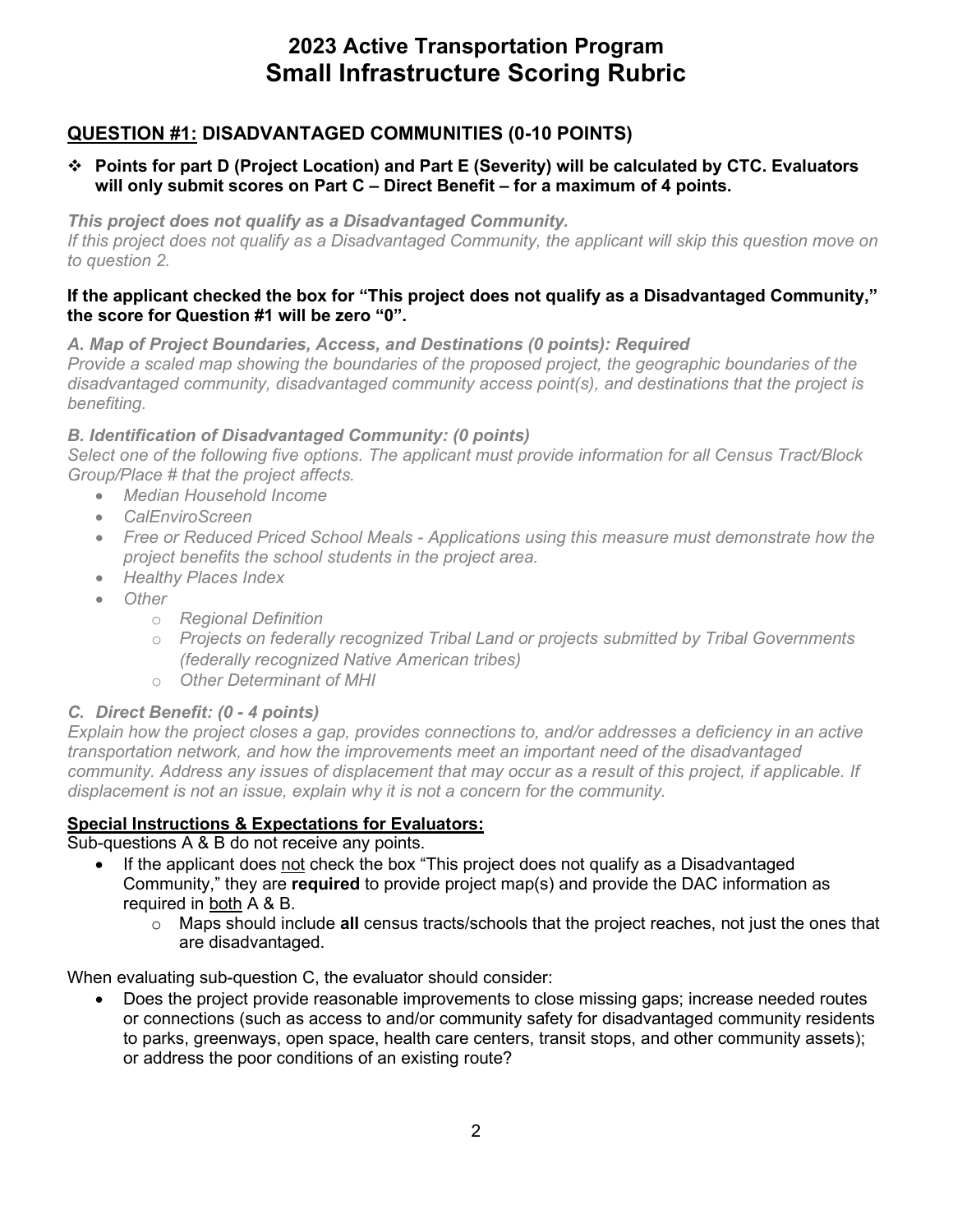- residents will want to use because it offers improved access to destinations the community commonly utilizes? • If developing a new route/connection, will the project result in a convenient and logical route that
- Will the project address the lack of, or need for, active transportation planning? And/or does the project address the community concerns about the lack of pedestrian or bicycle safety education in their community?
- If the project is not located in the DAC, will they have reasonable access points to the project?
- Applicants should also, when applicable, explain how anti-displacement policies and actions are being implemented in their community/city/county to discourage gentrification of the community being impacted by the project.
	- their community. If displacement is not an issue, the applicant should not be downgraded o Applicants should address this, even if just to say that displacement is not an issue in as long as they explain WHY it is not a concern.
	- $\circ$  The applicant should discuss how this is being addressed, whether through policies or workgroups.

| <b>Points</b> | Applicant's ability to demonstrate the project will result in a direct benefit to the<br><b>Disadvantaged Community.</b>                                                                                                                     |
|---------------|----------------------------------------------------------------------------------------------------------------------------------------------------------------------------------------------------------------------------------------------|
| 4 Points      | The application <b>clearly and convincingly</b> explains how the project closes a gap,<br>provides connections to, or addresses a deficiency in an active transportation network,<br>and/or meets an important disadvantaged community need. |
| 3 Points      | The application <b>convincingly</b> explains how the project closes a gap, provides<br>connections to, or addresses a deficiency in an active transportation network, or meets<br>an important disadvantaged community need.                 |
| 2 Points      | The application <b>somewhat</b> explains how the project closes a gap, provides<br>connections to, and/or addresses a deficiency in an active transportation network. It<br>may meet an important disadvantaged community need.              |
| 1 Point       | The application <b>does not clearly</b> explain how the project closes a gap, provides<br>connections to, or addresses a deficiency in an active transportation network. It<br>minimally meets an important disadvantaged community need.    |
| 0 Points      | Evaluators can award a score of zero if they believe the application does not address<br>how the project will directly benefit a disadvantaged community.                                                                                    |

### **Points for part D (Project Location) and Part E (Severity) will be calculated by CTC.**

 *D. Project Location: (0 - 2 points)* 

*Is your project located within a disadvantaged community?* 

| <b>Points</b> | Applicant's ability to demonstrate the project is located within a DAC. |
|---------------|-------------------------------------------------------------------------|
| 2 Points      | Project location(s) are/is fully (100%) located within a DAC.           |
| 1 Point       | Project location(s) are/is partially (less than 100%) within a DAC.     |
| 0 Points      | None of the project location(s) are/is within a DAC.                    |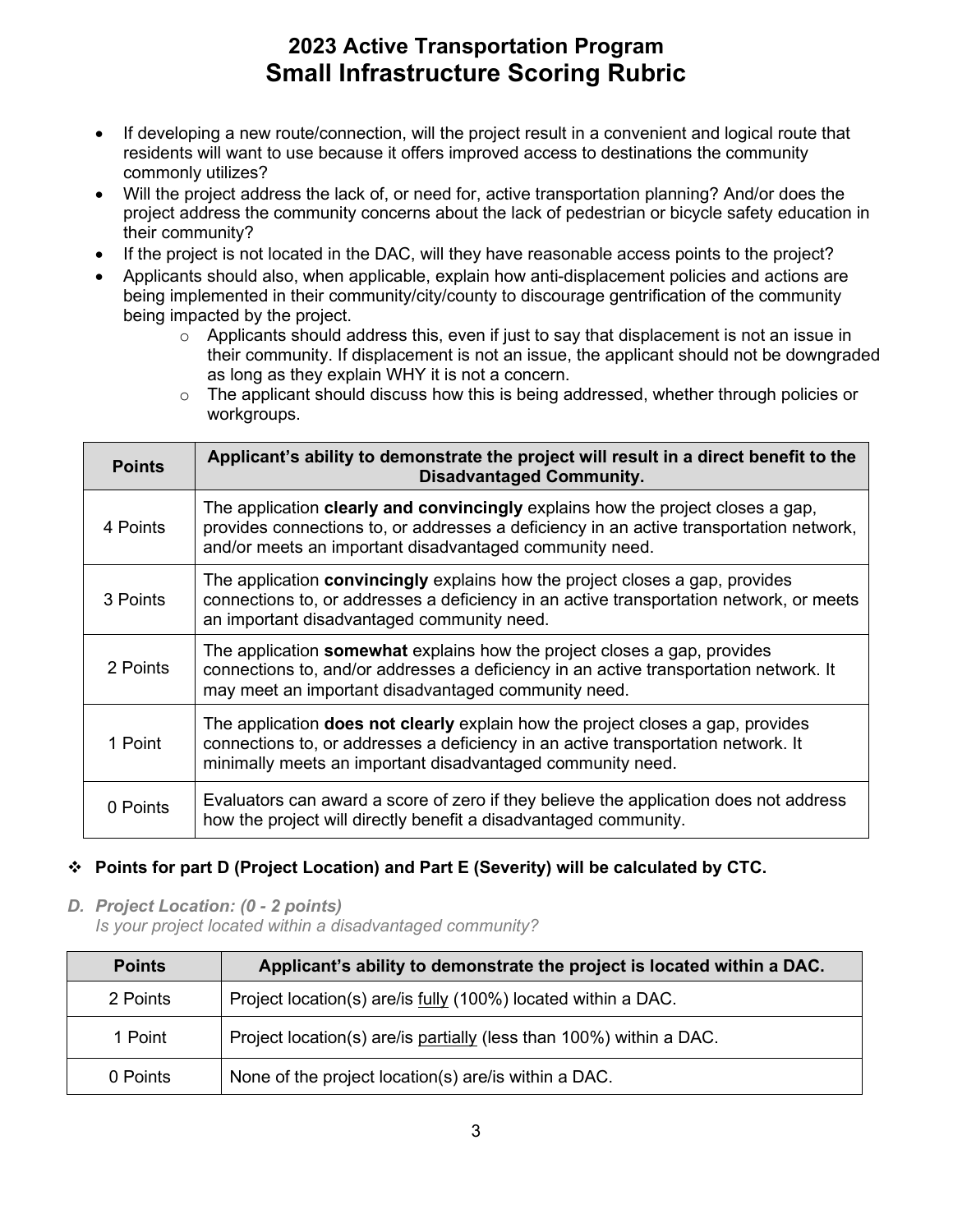**E. Severity: (0-4 points)** 

| <b>Points</b> |                                                                    | Median Household Income (MHI) Criteria - MHI = \$60,188 |
|---------------|--------------------------------------------------------------------|---------------------------------------------------------|
| 0 Points      | Greater than 80% of the MHI                                        | greater than \$60,188.00                                |
| 1 Point       | 75% through <80% of MHI                                            | \$56,426.25 through \$60,188.00                         |
| 2 Points      | 70% through <75% of MHI                                            | \$52,664.50 through \$56,426.24                         |
| 3 Points      | 65% through <70% of MHI                                            | \$48,902.75 through \$52,664.49                         |
| 4 Points      | <65% of MHI                                                        | less than \$48,902.75                                   |
| <b>Points</b> |                                                                    | <b>CalEnviroScreen Criteria</b>                         |
| 0 Points      | Above 25% most disadvantaged                                       | less than 40.05                                         |
| 1 Point       | 20% through 25% most disadvantaged                                 | 40.05 through 43.38                                     |
| 2 Points      | 15% through <20% most disadvantaged                                | 43.39 through 47.54                                     |
| 3 Points      | 10% through <15% most disadvantaged                                | 47.55 through 51.97                                     |
| 4 Points      | <10% most disadvantaged                                            | 51.98 through 93.18                                     |
| <b>Points</b> |                                                                    | <b>Free or Reduced Lunches</b>                          |
| 0 Points      | Less than 75% of students receive free or reduced lunches          |                                                         |
| 1 Point       | $\geq$ 75% through 80% of students receive free or reduced lunches |                                                         |
| 2 Points      | > 80% through 85% of students receive free or reduced lunches      |                                                         |
| 3 Points      | > 85% through 90% of students receive free or reduced lunches      |                                                         |
| 4 Points      | > 90% of students receive free or reduced lunches                  |                                                         |
| <b>Points</b> |                                                                    | <b>Healthy Places Index Percentile</b>                  |
| 0 Points      | Healthy Places Index Score above 25 Percentile                     |                                                         |
| 1 Point       | Healthy Places Index Score 20 through 25 Percentile                |                                                         |
| 2 Points      | Healthy Places Index Score 15 through <20 Percentile               |                                                         |
| 3 Points      | Healthy Places Index Score 10 through <15 Percentile               |                                                         |
| 4 Points      | Healthy Places Index Score <10 Percentile                          |                                                         |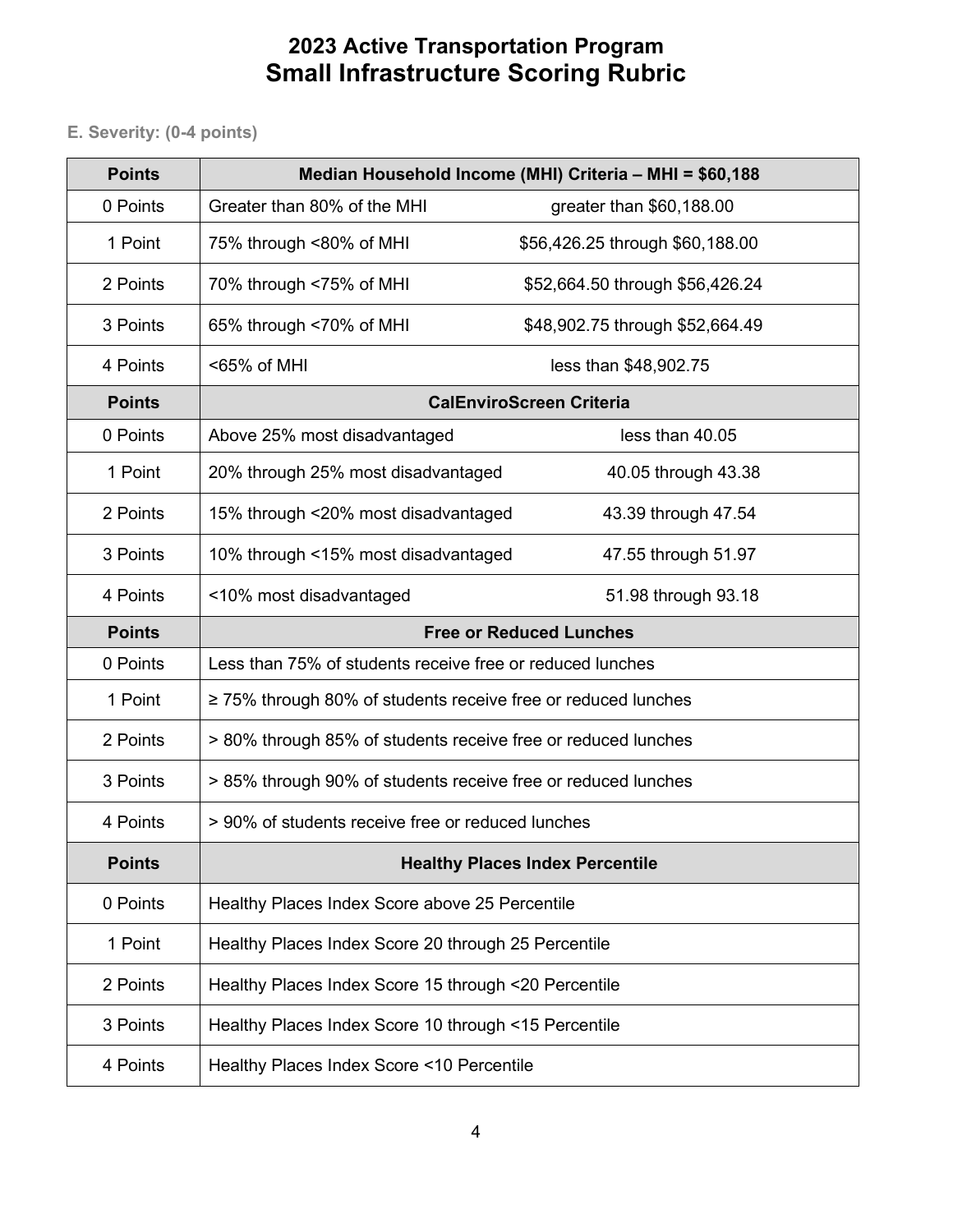| <b>Category</b>                                                                                        | <b>Points</b>     | <b>Other DAC Criterion</b>                                                                                                                                                                                                                                                                                                                                                                                                                                                           |
|--------------------------------------------------------------------------------------------------------|-------------------|--------------------------------------------------------------------------------------------------------------------------------------------------------------------------------------------------------------------------------------------------------------------------------------------------------------------------------------------------------------------------------------------------------------------------------------------------------------------------------------|
| Other MHI or<br>CalEnviroScreen<br>Assessment                                                          | $0$ or 1<br>point | If a project applicant believes a project benefits a<br>disadvantaged community, but the project does not meet the<br>aforementioned criteria due to a lack of accurate Census data<br>or CalEnviroScreen data that represents a small<br>neighborhood or unincorporated area, the applicant must<br>submit for consideration a quantitative assessment, to<br>demonstrate that the community's median household income<br>is at or below 80% of that state median household income. |
| Regional<br><b>Definition</b>                                                                          | $0$ or 1<br>point | If the applicant believes a project benefits a disadvantaged<br>community based on an adopted regional definition, the<br>applicant must submit for consideration the regional definition,<br>as well as <b>how</b> their specific community qualifies under that<br>definition.                                                                                                                                                                                                     |
| Federally<br>Recognized<br><b>Tribal Lands or</b><br>projects<br>submitted by<br>Tribal<br>Governments | 4 points          | Projects located within federally recognized Tribal Lands<br>(typically within the boundaries of a Reservation or Rancheria)<br>or projects submitted by Tribal Governments (federally<br>recognized Native American tribes).                                                                                                                                                                                                                                                        |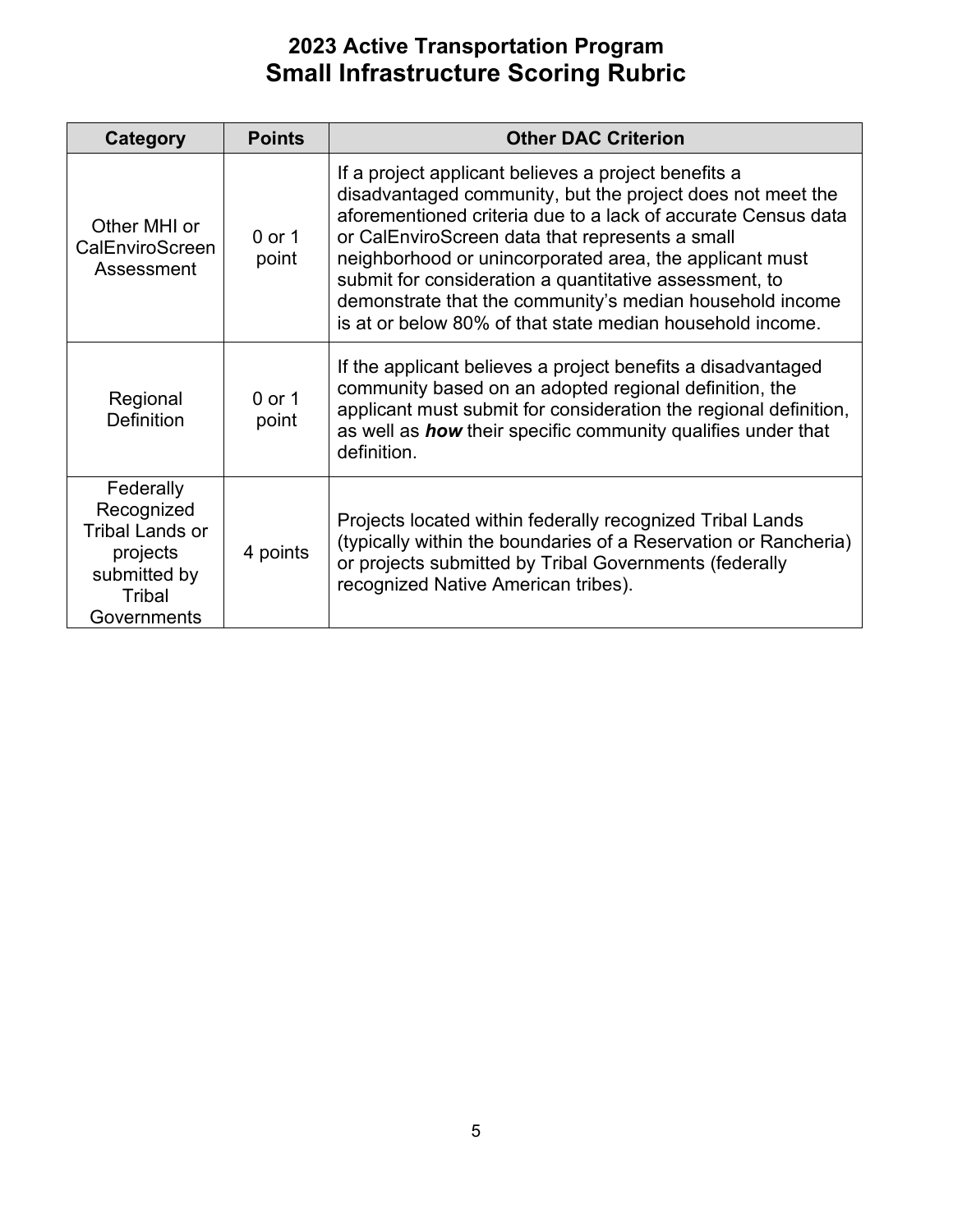**QUESTION #2: POTENTIAL FOR INCREASED WALKING AND BICYCLING, ESPECIALLY AMONG STUDENTS, INCLUDING THE IDENTIFICATION OF WALKING AND BICYCLING ROUTES TO AND FROM SCHOOLS, TRANSIT FACILITIES, COMMUNITY CENTERS, EMPLOYMENT CENTERS, AND OTHER DESTINATIONS; AND INCLUDING INCREASING AND IMPROVING CONNECTIVITY AND MOBILITY OF NON-MOTORIZED USERS.** 

### **(0-52 POINTS)**

*A. Statement of Project Need. Describe the community and the issue(s) that this project will address. How will the proposed project benefit the non-motorized users of all ages and varying abilities, including students, older adults, and persons with disabilities? What is the project's desired outcome, and how will the project best deliver that outcome? (0-26 points)* 

 *Discuss:* 

- *Community characteristics and context (e.g., urban/rural/suburban, relevant history, socioeconomic characteristics, etc.)*
- *Destinations and key connectivity the project will achieve*
- *How the project will increase walking and/or biking*
- The lack of mobility, if applicable does the population have limited access to cars, bikes, and/or *transit?* 
	- o *Does the project have an unserved or underserved demand?*
- *The local health concerns responses should focus on:* 
	- *social environment that affect the project community and can be addressed through the*  o *Specific local public health concerns, health disparity, and/or conditions in the built and proposed project. Please provide detailed and locally relevant answers instead of general descriptions of the health benefits of walking and biking (i.e., "walking and biking increase physical activity").*
	- *One potential source is the [Healthy Places Index](http://healthyplacesindex.org/) (HPI).*  o *Local public health data demonstrating the above public health concern or health disparity. Data should be at the smallest geography available (state or national data is not sufficient).*
- *For combined I/NI: discuss the need for an encouragement and education program.*

### **Special Instructions & Expectations for Evaluators:**

- Applicants are not required to submit user counts at the time of application. User counts will be collected from applications that are successful in the program. "**Need**" must be considered in the context of the "**potential** for increased walking and bicycling" among users of all ages and varying abilities.
- • "**Need**" must be considered in the context of **all** the following:
	- o Connectivity to key destinations
	- o Mobility to access everyday destinations and services
	- $\circ$  Local public health concerns
- To receive the maximum points, applicants must thoroughly demonstrate **all** of the above aspects of "need" and should address the needs of vulnerable and underserved populations, including disadvantaged communities (if applicable), older adults, and persons with disabilities.

- • Review the data provided for reasonableness from the proposed project.
	- an informed decision.  $\circ$  The evaluator should consult the attached photos and any other information available to make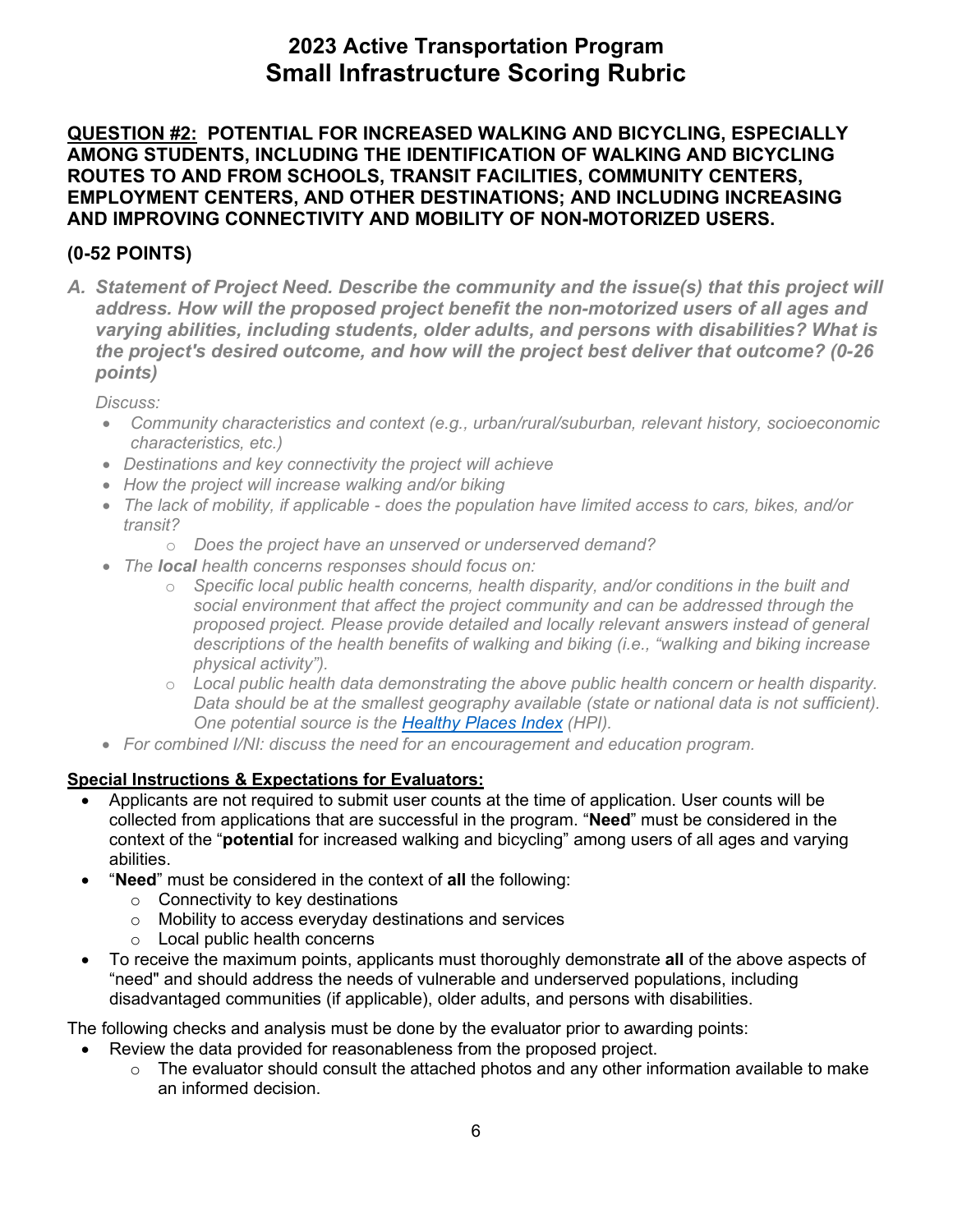- o A project does **not** need to have or create large numbers in order to cause great change to a community's active transportation increases, and this can be reflected in the scores given to a project.
- Evaluate the level to which the applicant demonstrated the need for improvements in the project area.
	- o When citing key destinations, does the applicant also explain *why* those destinations are important for the community being impacted?
	- o Do they cite *specific* destinations or just say "schools" or "stores" or "amenities"?
	- conditions in the built and social environment affecting the project community that can be  $\circ$  Did the applicant identify specific local public health concerns, health disparity, and/or addressed by increasing walking and biking? Including:
		- for health because it increases physical activity.") AND  $\triangle$  A thorough and nuanced discussion of existing health condition(s) amongst targeted users (responses should be more sophisticated than simply stating, "Walking and biking is good
		- $\div$  The physical or social conditions (known as the social determinants of health) in the target community that contribute to the current health conditions (beyond other elements already addressed in the application, including bike/ped infrastructure gaps and barriers, collision rates, etc.).
	- $\circ$  Provides local public health data demonstrating the above public health concern or health disparity, including:
		- Inclusion of health data at the smallest geography available (i.e., census tract or county level if census tract is not available) AND
		- community has a higher/lesser obesity rate compared to both the state and other rural communities of similar size). Health status of targeted users given as percentages or rates using relevant and local health indicators AND stated as ranks or comparisons to non-targeted user data (e.g., the

| <b>Points</b>              | Applicant's ability to demonstrate a specific active transportation need.                                                                                                                                                                                                                                                                                                                                                                                                                                                                                     |
|----------------------------|---------------------------------------------------------------------------------------------------------------------------------------------------------------------------------------------------------------------------------------------------------------------------------------------------------------------------------------------------------------------------------------------------------------------------------------------------------------------------------------------------------------------------------------------------------------|
| 19-24<br>Points            | The application <b>compellingly demonstrates "need" in the project area</b> and documents<br>all of the following in a clear narrative:<br>the lack of connectivity,<br>the lack of mobility for non-motorized users,<br>$\bullet$<br>data showing the local health concerns, including a comparison to statewide health<br>data<br><b>AND if applicable</b><br>For projects benefiting a disadvantaged community – the need for the project in that<br>community,<br>For NI components – the need for the education and encouragement program.               |
| $13 - 18$<br><b>Points</b> | The application duly demonstrates "need" in the project area and documents:<br>only 2 of the following clearly, and at least one other partially:<br>the lack of connectivity,<br>٠<br>the lack of mobility for non-motorized users,<br>data showing the local health concerns, including a comparison to statewide health<br>$\bullet$<br>data<br><b>AND if applicable</b><br>For projects benefiting a disadvantaged community – the need for the project in that<br>community,<br>For NI components – the need for the education and encouragement program |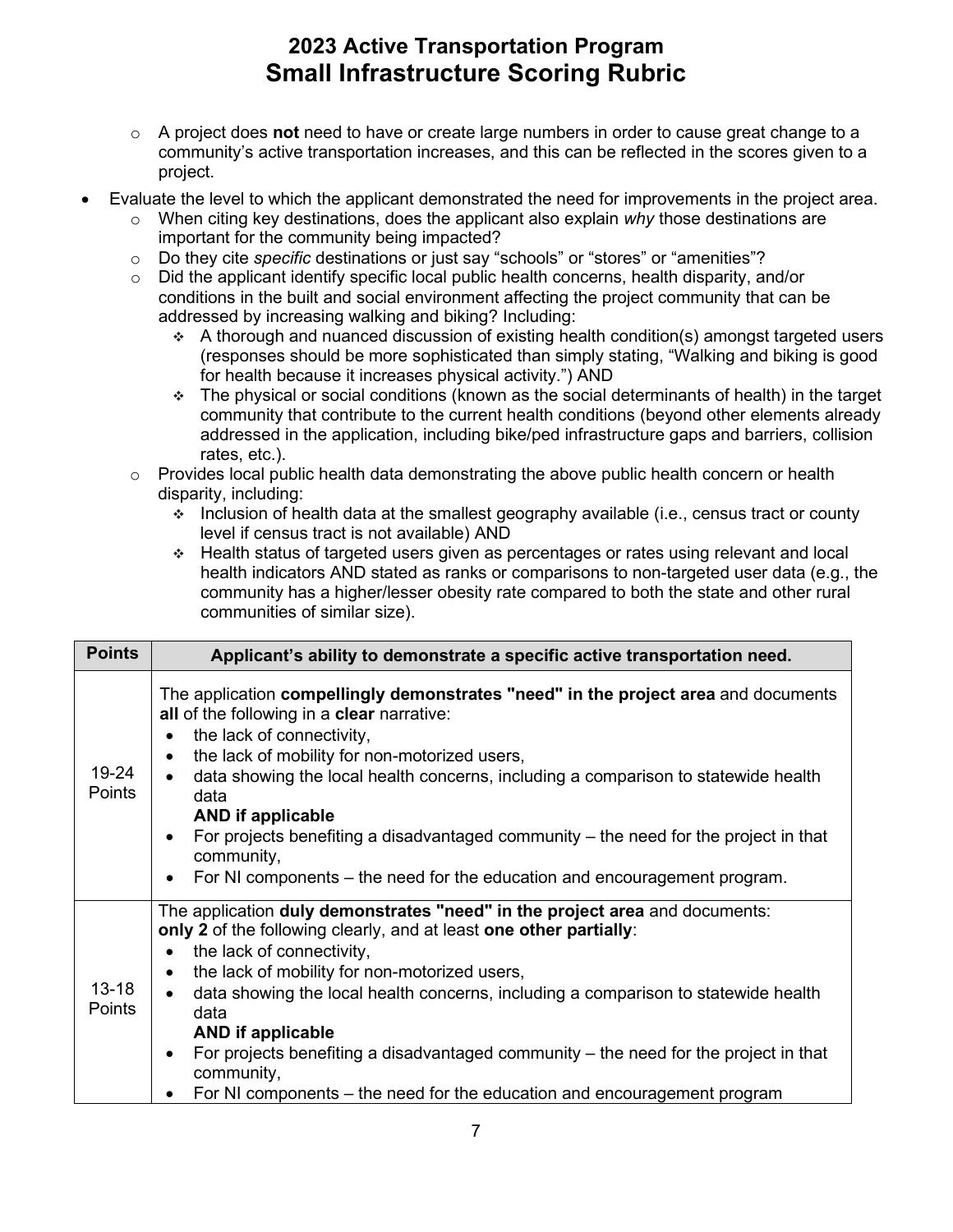| $7 - 12$<br>Points     | The application demonstrates "need" in the project area, and documents: only 1 of the<br>following clearly, and at least one other partially:<br>the lack of connectivity,<br>$\bullet$<br>the lack of mobility for non-motorized users,<br>$\bullet$<br>data showing the local health concerns, including a comparison to statewide health<br>$\bullet$<br>data<br><b>AND</b> if applicable<br>For NI components – the need for the education and encouragement program<br>٠ |
|------------------------|-------------------------------------------------------------------------------------------------------------------------------------------------------------------------------------------------------------------------------------------------------------------------------------------------------------------------------------------------------------------------------------------------------------------------------------------------------------------------------|
| $1-6$<br><b>Points</b> | The application minimally demonstrates "need" in the project area and partially<br>documents 1 of the following:<br>the lack of connectivity,<br>٠<br>the lack of mobility for non-motorized users,<br>٠<br>local health concerns<br>$\bullet$<br><b>AND</b> if applicable<br>For NI components – the need for the education and encouragement program<br>$\bullet$                                                                                                           |
| 0 Points               | The application does not demonstrate "need" in any way in the project area in any of<br>the three areas of need, there is no mention of the need of the disadvantaged<br>community, and there is <b>no mention</b> of the NI program (if applicable).                                                                                                                                                                                                                         |

#### **PLUS:**

#### **Special Instructions & Expectations for Evaluators:**

The following checks and analysis must be done by the evaluator prior to awarding points:

- Does the applicant address how students will use and have access to the project?
- Projects can receive points for demonstrating the transportation needs of students of all ages, including high school and college/community college.
- • If the applicant simply states "schools" as a destination the project will connect to, that does not warrant the two points.
- The project **DOES NOT** have to be a safe routes to school project in order to receive these points.

| <b>Points</b> | Applicant's ability to demonstrate the active transportation needs of STUDENTS.                    |
|---------------|----------------------------------------------------------------------------------------------------|
| 2 Points      | The application addresses the active transportation needs of students                              |
| 0 Points      | The application <b>does not</b> address or mention the active transportation needs of<br>students. |

 *more) of the following elements, and discuss how the project will be meeting the identified need. B. Describe how the proposed project will address the active transportation need: (0-26 points) What type of active transportation need will the proposed project directly address (select one or* 

#### *Proposed project addresses:*

- *Close a gap?*
- *Creation of new routes?*
- *Removal of barrier to mobility?*
- *Other improvements to existing routes?* 
	- $\circ$  Must provide a map identifying the location of each: gap closures and connections; new *routes; and barriers and improvements.*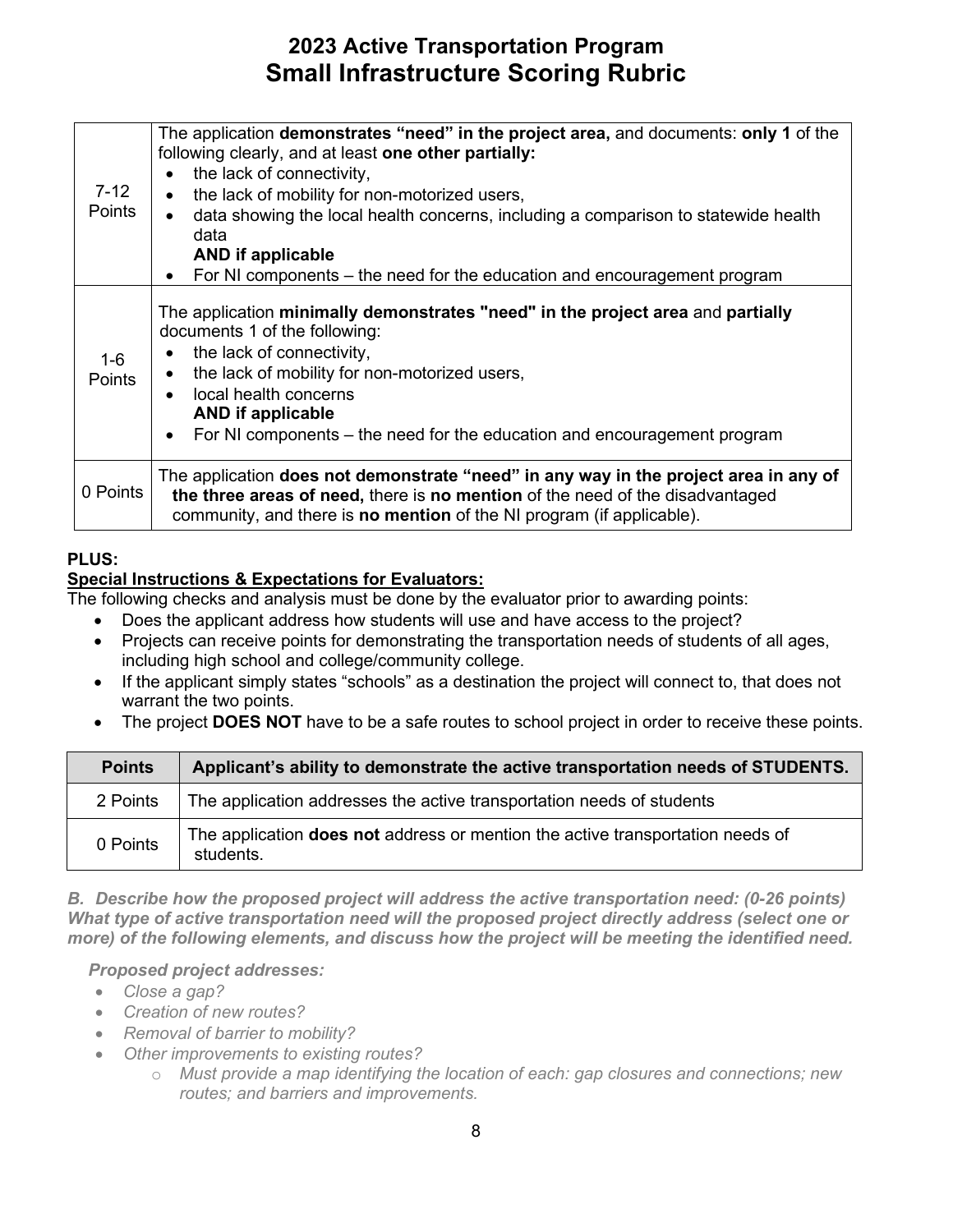- o *Referencing this map, describe the existing route(s) that currently connect the affected transportation-related and community-identified destinations and why the route(s) are not adequate.*
- $\circ$  *Referencing this map, describe how the project links or connects, or encourages the use of existing routes to transportation-related and community identified destinations where an increase in active transportation modes can be realized, including but not limited to: schools, school facilities, transit facilities, community, social service or medical centers, employment centers, high density or affordable housing, regional, State or national trail system, recreational and visitor destinations or other community-identified destinations. Specific destinations must be identified.*
- For combined I/NI projects: discuss how the encouragement and education program will help *address the needs.*

#### **Breakdown of points:**

- "**Need**" must be considered in the context of the "Potential for increased walking and bicycling" for all ages and varying abilities.
- "**The proposed project will address**" must be considered in all of the following "needs":
	- $\circ$  the lack of connectivity,
	- o the lack of mobility for non-motorized users,
	- o local health concerns
- • To receive the maximum points, applicants must demonstrate **all** of the above aspects of "need" for each improvement category.
	- the improvement category.  $\circ$  Since each category addresses a different need, the answers provided should be specific to
- The applicant should discuss how the project meets the needs of vulnerable and underserved populations, including disadvantaged communities (if applicable), older adults, and persons with disabilities.
- The amount of points an applicant/project receives on this sub-question is **not impacted by the number of categories documented** for addressing the active transportation need.
	- o An application only documenting **one category** has the potential to receive full points as long as it can fully meet the scoring criteria. It is up to the applicant to demonstrate that additional categories are not appropriate for the project to better or more fully address the need.
	- o Applications documenting numerous categories should not automatically receive additional points. It is up to the applicant to demonstrate that the project scope connected to each category is **relevant** to the non-motorized users' needs in the project limits.

### **Special Instructions & Expectations for Evaluators:**

 A "very important destination" includes those that offer access to goods, services, and activities that society considers particularly important, e.g., a hospital or other health care facility, a grocery store, a transit station, a community center, retail center, or an employment center (where the community can reasonably expect to find employment). The applicant may be able to make a case for other destinations that are very important to the community benefitting from the proposed project.

- • Evaluate if the applicant demonstrates that the proposed improvements are the best solution to address the need described in sub-question A. For combined I/NI projects, applicants should address both infrastructure and non-infrastructure elements.
- Evaluate if the destinations shown in the application are reasonably accessible by non-motorized users.
- Determine if an increase in active transportation modes can be realized by the project.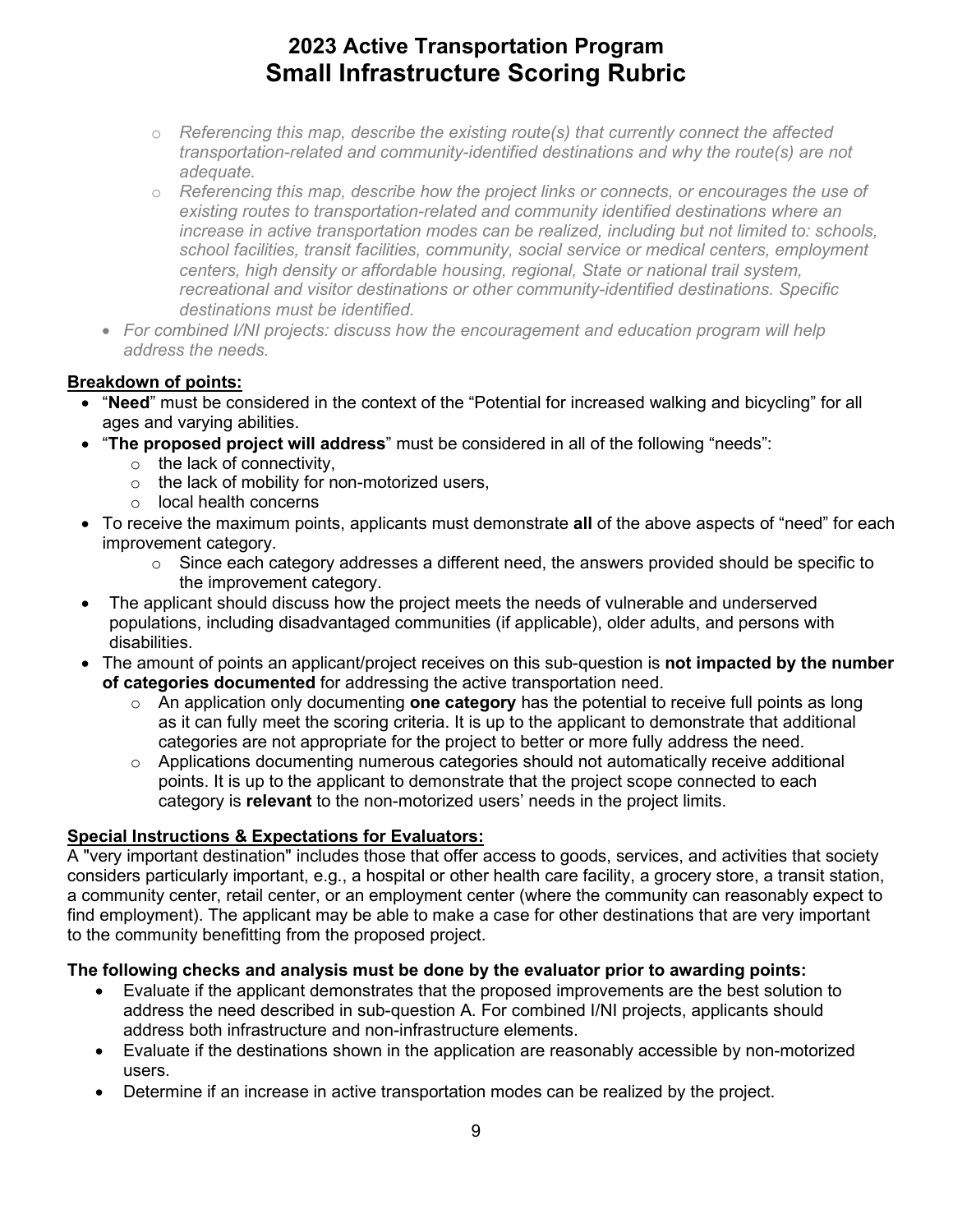- Determine if the local public health department and/or community-based organization that provides support for health equity/addressing health disparities.
	- $\circ$  Was the local public health department or community-based organization involved in aspects of data and statistics to highlight the public health need, etc.; and the application such as supporting public engagement, developing project scope, supporting
	- o Will the local public health department or community-based organization continue to be engaged in the implementation of the project/program?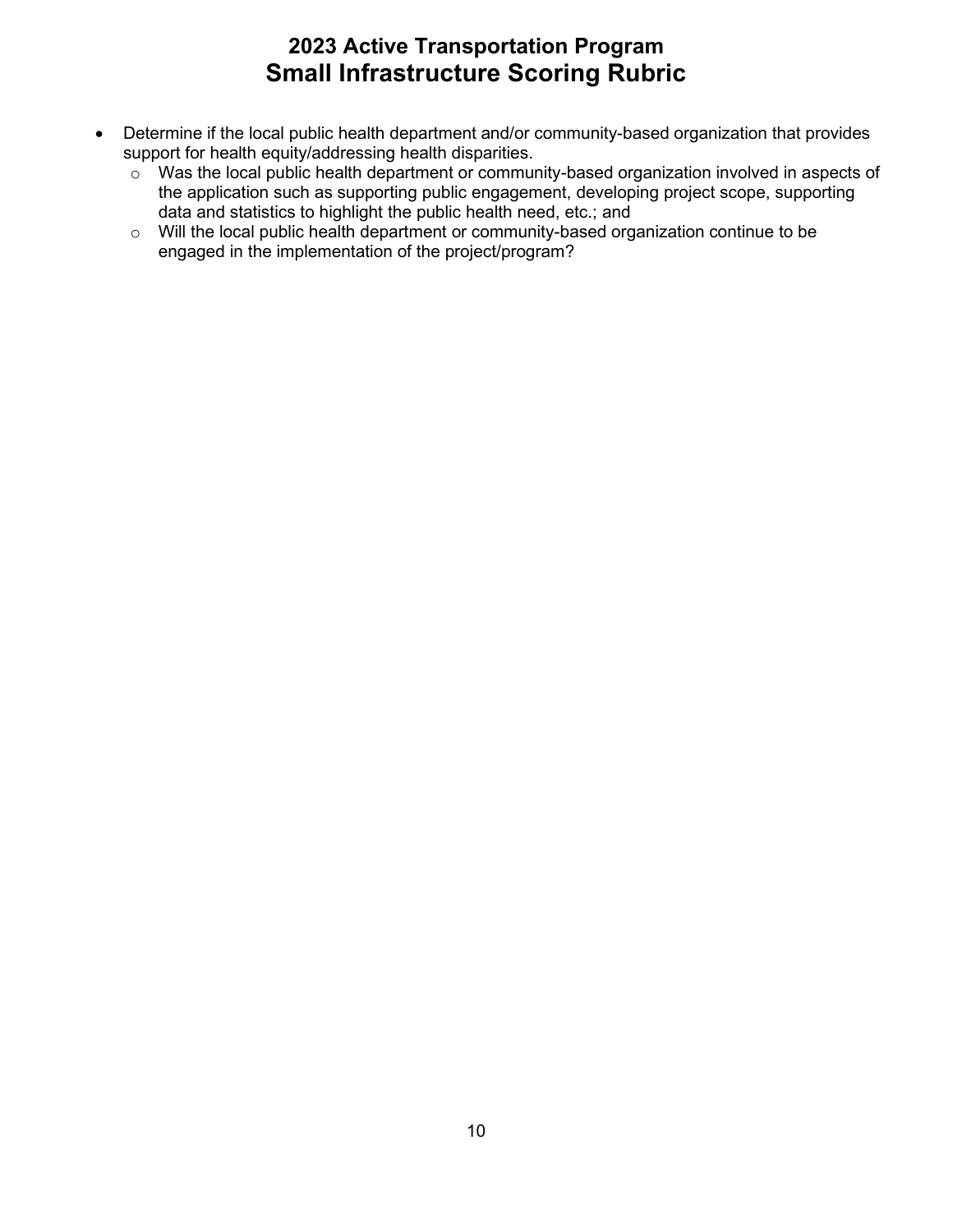| <b>Points</b>              | Applicant's ability to make a case that the project will address the need for active<br>transportation.                                                                                                                                                                                                                                         |
|----------------------------|-------------------------------------------------------------------------------------------------------------------------------------------------------------------------------------------------------------------------------------------------------------------------------------------------------------------------------------------------|
| $20 - 25$<br><b>Points</b> | The application clearly and convincingly demonstrates that the project will best address<br>the active transportation need that was presented in part A by:<br>creating or improving links or connections,<br>encouraging the use of routes to very important destinations and community-identified<br>destinations.                            |
| $13 - 19$<br><b>Points</b> | The application demonstrates that the project will likely address the active transportation<br>need presented in part A by:<br>creating or improving links or connections,<br>encouraging the use of routes to very important destinations and community-identified<br>destinations.                                                            |
| $7 - 12$<br>Points         | The application somewhat demonstrates that the project will address the active<br>transportation need presented in part A by:<br>(at least 1 of the following)<br>creating or improving links or connections,<br>encouraging the use of routes to very important destinations and community-identified<br>destinations.                         |
| $1-6$<br>Points            | The application minimally demonstrates that the project may address the active<br>transportation need presented in part A by:<br>(partially one or more of the following)<br>creating or improving links or connections,<br>encouraging the use of routes to very important destinations and community-identified<br>$\bullet$<br>destinations. |
| 0 Points                   | The application did not demonstrate the project would address the need presented in Part A.                                                                                                                                                                                                                                                     |

### **PLUS:**

### **Special Instructions & Expectations for Evaluators:**

- Does the applicant address how the improvements will help students access the project?
- Projects can receive points for demonstrating the transportation needs of students of all ages, including high school and college/community college.
- If the applicant simply states "schools" as a destination, that does not warrant the one point.
- The project **DOES NOT** have to be a safe routes to school project in order to receive this point.

| <b>Points</b> | Applicant's ability to make a case that the proposal that will increase the number of<br>active transportation trips accomplished by STUDENTS. |
|---------------|------------------------------------------------------------------------------------------------------------------------------------------------|
| 1 Point       | The project will increase the proportion of active transportation trips accomplished by<br>students                                            |
| 0 Points      | The project will not increase the proportion of active transportation trips accomplished by<br>students.                                       |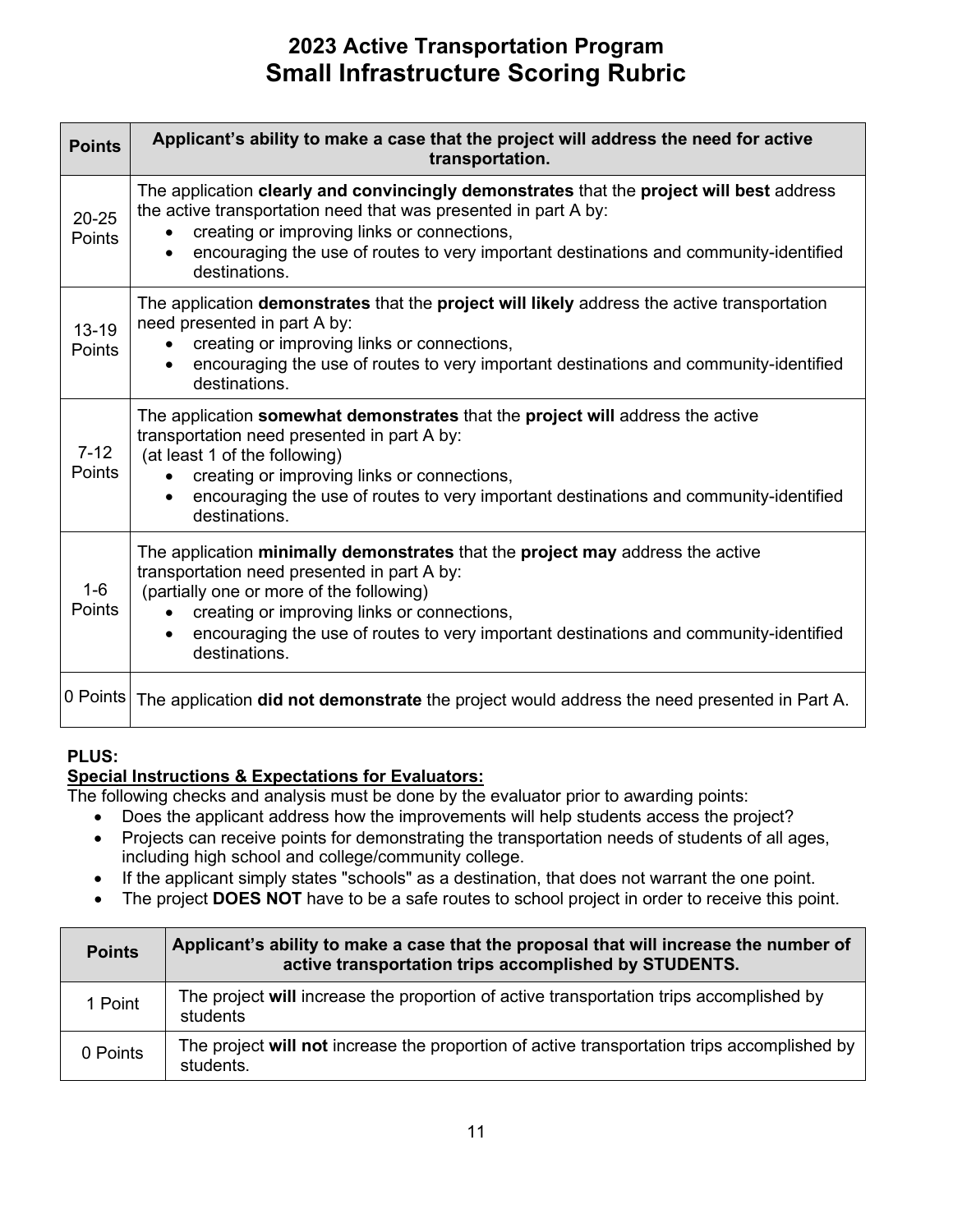### **QUESTION #3: POTENTIAL FOR REDUCING THE NUMBER AND/OR RATE OR THE RISK OF PEDESTRIAN AND BICYCLIST FATALITIES AND INJURIES, INCLUDING THE IDENTIFICATION OF SAFETY HAZARDS FOR PEDESTRIANS AND BICYCLISTS.**

### **(0-25 POINTS)**

 *A. Describe the project location's history of pedestrian and bicycle collisions resulting in fatalities and injuries to non-motorized users, which this project will mitigate. (0-12 points)* 

### **Expectations for Evaluators:**

Evaluators should evaluate all attachments, including:

- The "County/City Heat Map" and the "Community Heat Map" of the area surrounding the project limits: Points are based on the maps demonstrating that the relative collision history within the project limits is significant when compared to the overall jurisdiction/community's collision history, suggesting that the project limits will be positively impacted by the proposed safety improvements.
	- o Note: If an applicant can explain *why* they are building the project despite the lack of collision data, they can still receive the majority or all of the points. Examples of reasons why an applicant may choose to build a project in an area with no collisions are:
		- $\blacksquare$  It is a new facility.
		- It is so unsafe that there is no bike/ped activity, or it has been banned (e.g., school campus rules).
		- **Some communities have residents that do not report collisions.**
	- o If the project is not in one of the highest density crash locations, does the applicant **thoroughly**  explain *why* this location was chosen?
- Project Area Collision Map: Points are based on the map demonstrating that the past collision consider the overall project limits AND the limits of the specific improvements/scope of the project. locations are within the **"Influence Area"** of the proposed safety improvements. Evaluators should
- Collision Summaries and collision lists/reports: Points are based on summaries, lists, and reports demonstrating the overall number of collisions and that collision trends, collision types, and collision details will be positively impacted by the proposed safety improvements.
	- $\circ$   $\,$  <u>Note</u>: Applicants are allowed to provide safety data in a different format if they prefer OR if they do not believe the TIMS ATP tool accurately depicts the collision data.
	- $\circ$  These different data formats applicants can use to show the safety need include surveys from communities asking how they feel about the safety of the area, near-miss data, information high-risk features or typologies, etc. from crowdsourcing applications (such as Street Story), a systemic safety analysis identifying
		- If an applicant uses an alternate format for safety data, they **must** still attach the appropriate documentation to prove the safety concerns of the project area.

### **Influence Area Guidance**

 A project's expected safety "Influence Area" (i.e., where a project has the potential to mitigate) must be Improvement Program Application Instructions). reasonable. The project's "Influence Area" is established by the applicant, and in the TIMS ATP Tool, is depicted by the "Project Area Collision Map." The following are some general criteria to guide applicants and evaluators in determining appropriate "Influence Area" and/or overall project area for their proposed safety improvements/countermeasures (these criteria are defined in the Caltrans Highway Safety

Improvement Program Application Instructions).<br>Prior to scoring the Safety Question, the evaluator should assess and try to confirm that the applicant's "project area" (or Influence Area) shown in their maps is reasonable with respect to the following criteria:

• New Traffic Signals: crashes within 250 feet of the new signal.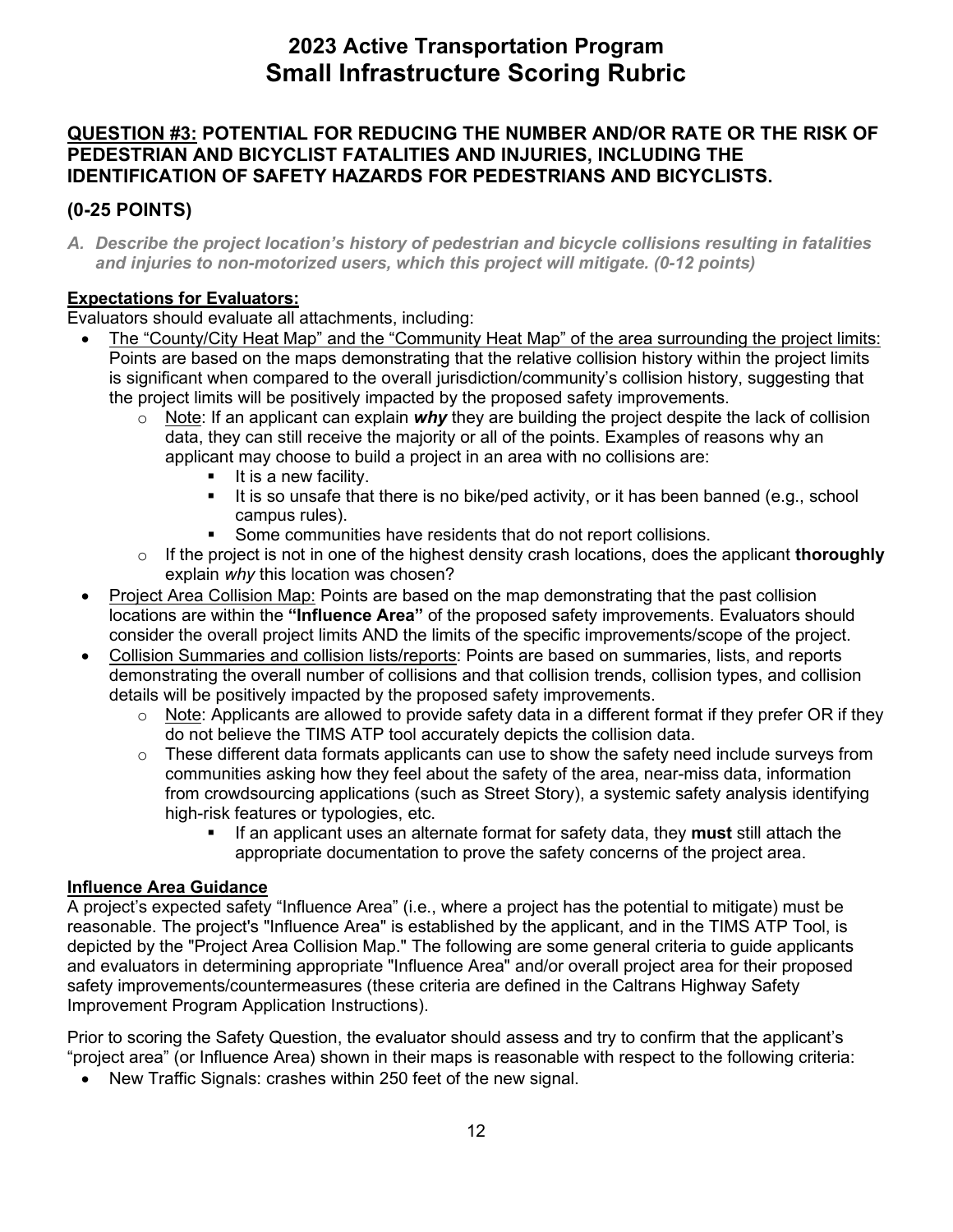- intersection/mid-block crossing in all directions affected by the improvement may be used. • For intersection or mid-block crossing improvements, collisions that occurred within 250 feet of the
- Longitudinal Improvements (bike lanes, sidewalks, road diets, etc.): crashes potentially affected by and within the limits of the improvement.
- eliminate or reduce existing conflict points on parallel routes. If the improvements represent a new route and there is no past crash and safety data available within the limits of the proposed improvements, the applicant should consider the potential for the project to
- expected to reduce the likelihood of past crashes from reoccurring. The overall applicant data • The crash data from parallel routes can be included where the new facility/route can be reasonably provided in the Narrative Questions and various attachments must support the use of parallel crash data.

### **Special Instructions & Expectations for Evaluators:**

Applicants are **required** to respond to question **1 or 2** and have the **option** to respond to **both**.

 **incomplete, inconsistent, or has been manipulated**, they should note this in their evaluation comments, Sub-questions 1 and/or 2 and 3 do not receive any points. The evaluator should verify that the required information in 1 and/or 2 and 3 is provided and complete. If the evaluator team determines the information is and the application should **not** receive full points for Part A.

The following "Minimum Requirements" must be met for the application to receive any of these points:

- Applicant must provide the output files from the new TIMS ATP tool (or if the agency prefers, they may use their own collision database data/software to produce equivalent documents)
- Only pedestrian and bicycle collisions are included.
- The output files provided by the applicant must meet the following parameters:
	- reasonable per the "Influence Area" guidance below. o The project's "Influence Area," as defined by the applicant and shown in the output documents, must be consistent with the project maps/plans attached to the application AND must be
		- the proposed "safety" improvements. Evaluators should consider additional point reductions for this question if the applicant included crash data that does not **reasonably** tie to the Influence Area of
	- $\circ$  The collisions represent the most recent 5-11 years of available crash data. (Note: SWITRS and TIMS crash data is typically 1.5 to 2.5 years old before it is loaded into the crash database).
	- $\circ$  If the applicant does not use the TIMS ATP tool and instead uses their own collision database data/software, then the following additional checks and analysis must be done by the evaluators prior to awarding points:
		- included, but their report number and agency must be identifiable. Crashes are from official crash reports. The full crash reports do not have to be
		- Only pedestrian and bicycle crashes are included. All crashes that do not include a non-motorized user as one of the primary victims must be excluded.
		- The number of crashes entered into the table is directly supported by both the map and the listing.
		- Attachments **must** be included to support alternative data (community surveys, school policy, or letter from school explaining policy to discourage walking and biking due to safety, etc.)
- The data entered in the application table is accurate and reflects the documentation the applicant provides in alignment with the above requirements.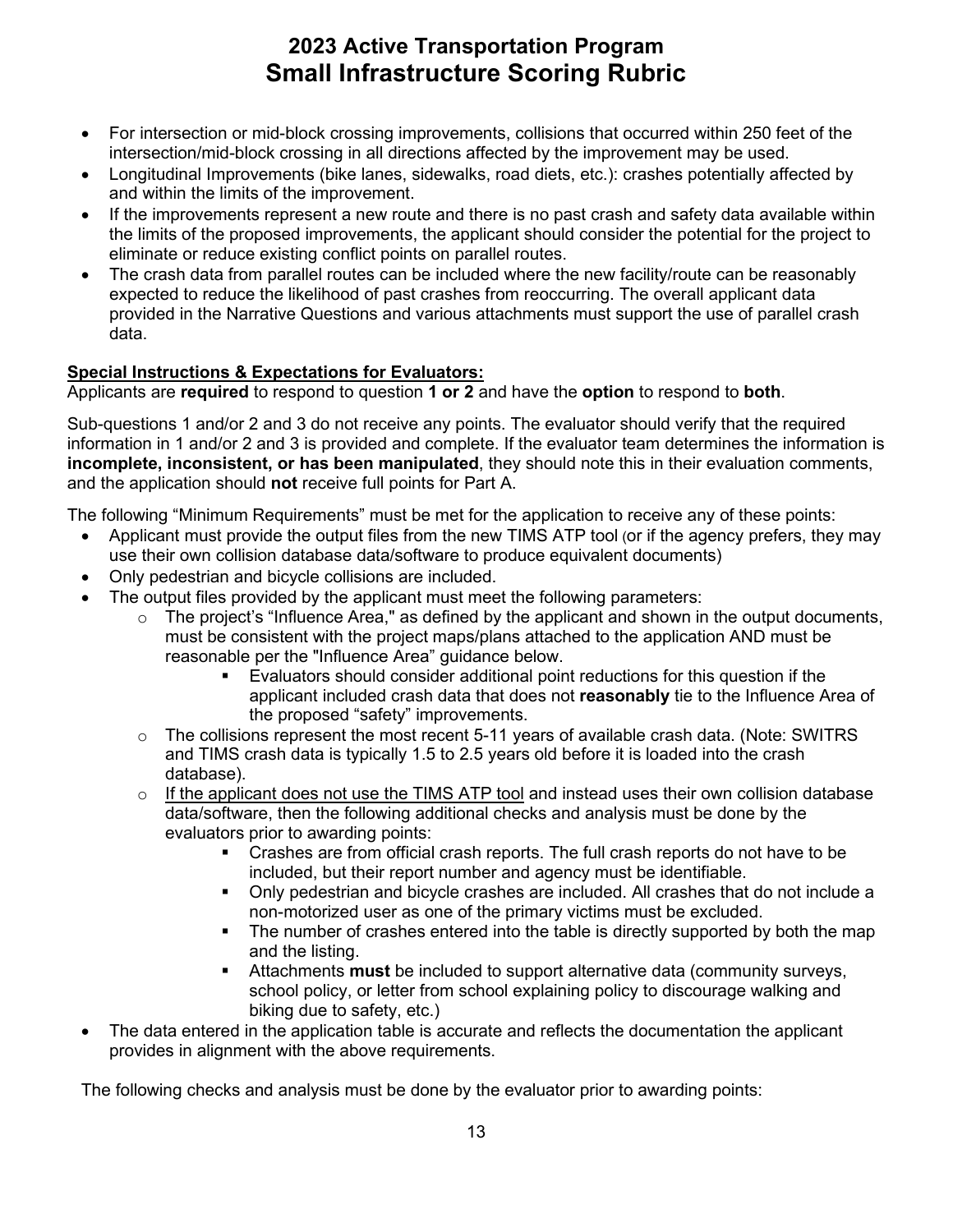- The applicant demonstrated that they **analyzed** the past crash/safety data to identify the **specific crash-type trends** which will likely occur in the future if no action is taken.
- adults, and persons with disabilities. • The applicant demonstrated there are significant safety threats to pedestrians and/or bicycles that can be mitigated by ATP eligible improvements. The applicant should discuss safety threats to vulnerable and underserved communities, including disadvantaged communities (if applicable), students, older

| <b>Points</b>      | Applicant's ability to demonstrate the project location represents one of the agency's<br>top priorities for addressing ongoing safety. And applicant's ability to demonstrate<br>that they have analyzed their past Crash/Safety Data and the proposed safety<br>improvements correspond to the types and locations of the past collisions.                                                                                                                                                                                                                                                                                                                                                                                                                                                                                                                                                                                                                                                                                                                                                                                                                                                                                                                                                                                                                                                                                           |
|--------------------|----------------------------------------------------------------------------------------------------------------------------------------------------------------------------------------------------------------------------------------------------------------------------------------------------------------------------------------------------------------------------------------------------------------------------------------------------------------------------------------------------------------------------------------------------------------------------------------------------------------------------------------------------------------------------------------------------------------------------------------------------------------------------------------------------------------------------------------------------------------------------------------------------------------------------------------------------------------------------------------------------------------------------------------------------------------------------------------------------------------------------------------------------------------------------------------------------------------------------------------------------------------------------------------------------------------------------------------------------------------------------------------------------------------------------------------|
| $9 - 12$<br>Points | The applicant included a Project Area Collision Map that demonstrates that the past<br>collision locations are within the Influence Area of the proposed safety improvements.<br>Collision Summaries and collision lists/reports demonstrate the overall number of collisions<br>is significant and that collision trends, collision types, and collision details will be positively<br>impacted by the proposed safety improvements, OR an applicant was able to clearly and<br>convincingly explain why they are building the project despite the lack of collision data<br>and why this location is one of the top safety concerns despite the collision history.<br>The application clearly and convincingly shows:<br>That the past crash/safety data was analyzed by the applicant to identify the specific<br>crash-type trends that will likely occur in the future if no action is taken.<br>Collision types and collision details will be positively impacted by the proposed<br>safety improvements.<br>There are significant safety threats to pedestrians and/or bicycles that can be<br>mitigated by ATP eligible improvements.<br>That the applicant considered safety threats to vulnerable and underserved<br>populations.<br><b>AND if applicable</b><br>For NI components – clearly explains how the project educates bicyclists,<br>pedestrians, and/or drivers about safety hazards and encourages safe behavior. |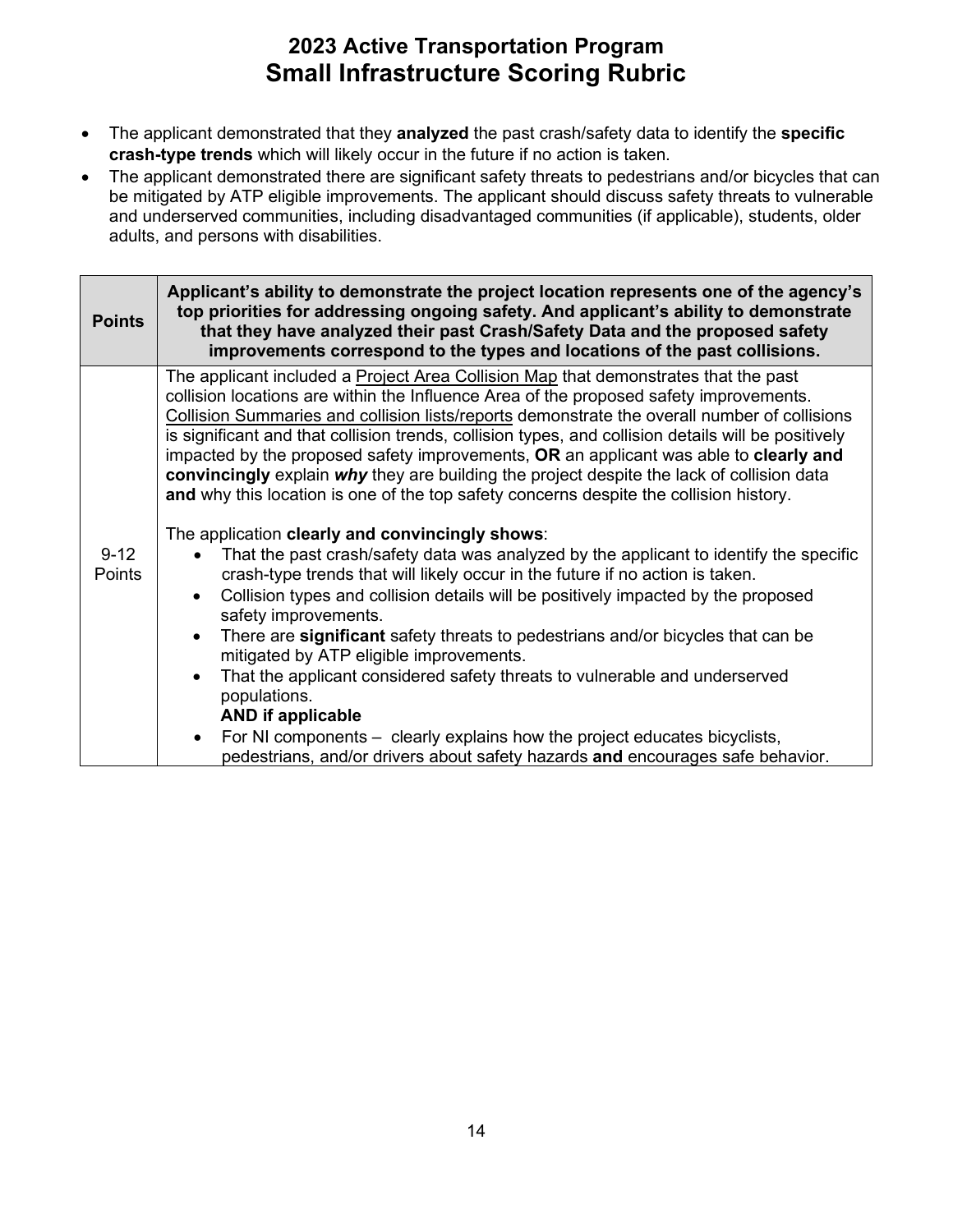|                   | The applicant included a Project Area Collision Map demonstrates that some of the past<br>collision locations are within the "Influence area" of the proposed safety improvements.<br>Collision Summaries and collision lists/reports demonstrate the overall number of collisions<br>is significant and that collision trends, collision types, and collision details will be positively<br>impacted by the proposed safety improvements, OR an applicant was able to convincingly<br>explain why they are building the project despite the lack of collision data and why this<br>location is one of the top safety concerns despite the collision history.                                                                                                                                  |
|-------------------|------------------------------------------------------------------------------------------------------------------------------------------------------------------------------------------------------------------------------------------------------------------------------------------------------------------------------------------------------------------------------------------------------------------------------------------------------------------------------------------------------------------------------------------------------------------------------------------------------------------------------------------------------------------------------------------------------------------------------------------------------------------------------------------------|
| $5-8$<br>Points   | The application convincingly shows:<br>That the past crash/safety data was analyzed by the applicant to identify the specific<br>crash-type trends that will likely occur in the future if no action is taken.<br>Collision trends, collision types, and collision details will be somewhat impacted by<br>the proposed safety improvements.<br>There are moderate safety threats to pedestrians and/or bicycles that can be<br>$\bullet$<br>mitigated by ATP eligible improvements.<br>That the applicant considered safety threats to vulnerable and underserved<br>$\bullet$<br>populations.<br><b>AND if applicable</b><br>For NI components – moderately explains how the project educates bicyclists,                                                                                    |
|                   | pedestrians, and/or drivers about safety hazards and encourages safe behavior.<br>The applicant included a Project Area Collision Map that demonstrates that a few of the<br>past collision locations are within the Influence Area of the proposed safety improvements.<br>Collision Summaries and collision lists/reports demonstrate the overall number of collisions<br>is significant and that collision trends, collision types, and collision details will be positively<br>impacted by the proposed safety improvements, OR an applicant was able to somewhat<br>explain why they are building the project despite the lack of collision data and why this<br>location is one of the top safety concerns despite the collision history.                                                |
| $1 - 4$<br>Points | The application somewhat shows:<br>,<br>That the past crash/safety data was looked at by the applicant to identify the specific<br>$\bullet$<br>crash-type trends that will likely occur in the future if no action is taken.<br>Collision trends, collision types, and collision details will be minimally impacted by<br>$\bullet$<br>the proposed safety improvements.<br>There are minimal safety threats to pedestrians and/or bicycles that can be<br>mitigated by ATP eligible improvements.<br>That the applicant considered safety threats to vulnerable and underserved<br>populations.<br><b>AND if applicable</b><br>For NI components – minimally explains how the project educates bicyclists,<br>pedestrians, and/or drivers about safety hazards and encourages safe behavior. |
| 0 Points          | The applicant included a Project Area Collision Map that demonstrates that a few of the<br>past collision locations are within the Influence Area of the proposed safety improvements.<br>Collision Summaries and collision lists/reports demonstrate the overall number of collisions<br>is significant and that collision trends, collision types, and collision details will be positively<br>impacted by the proposed safety improvements, OR an applicant was able to minimally<br>explain why they are building the project despite the lack of collision data and why this<br>location is one of the top safety concerns despite the collision history.<br>The application doesn't really show:                                                                                         |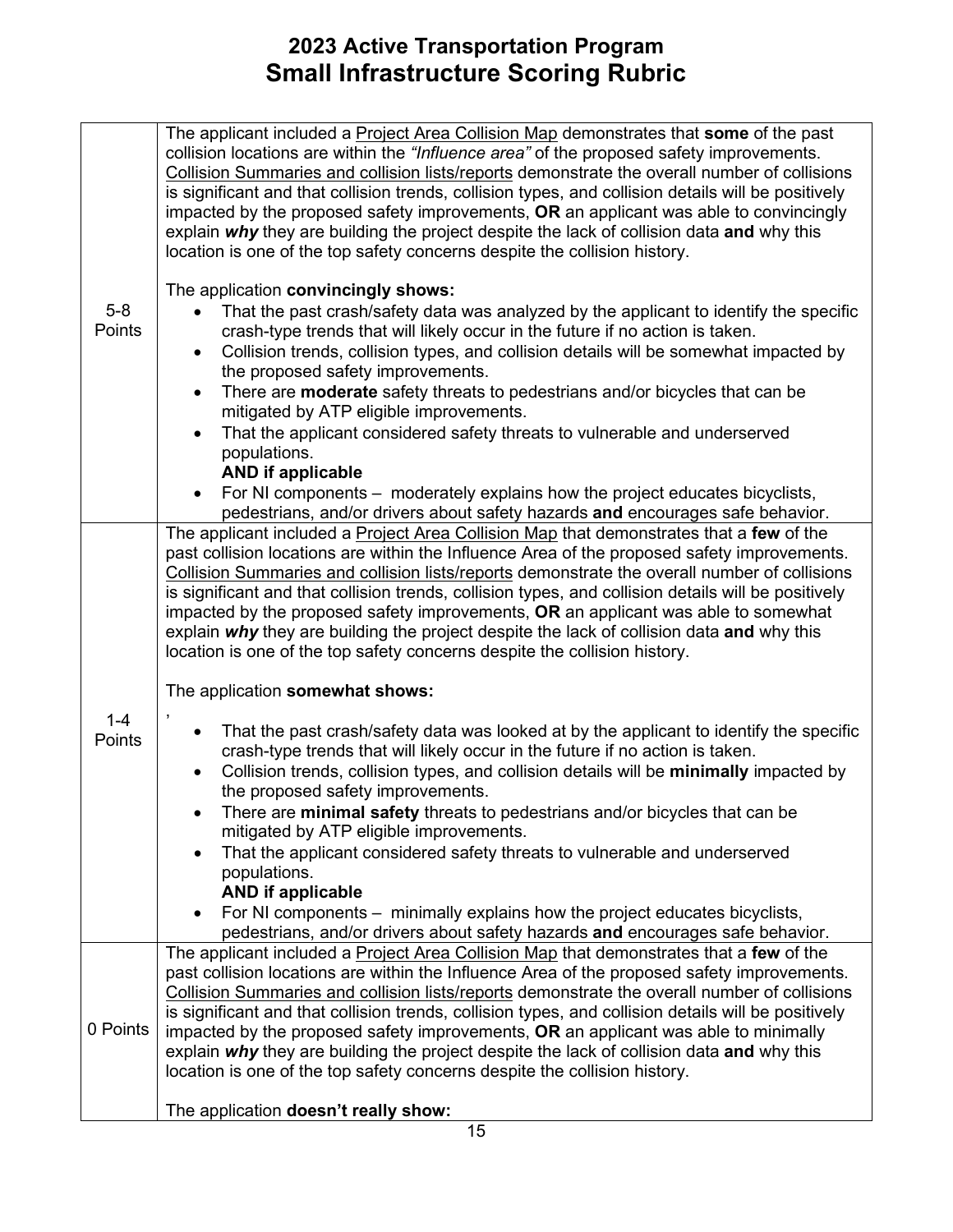| • That the past crash/safety data was analyzed by the applicant to identify the specific<br>crash-type trends that will likely occur in the future if no action is taken.<br>• That the applicant considered safety threats to vulnerable and underserved<br>populations, |
|---------------------------------------------------------------------------------------------------------------------------------------------------------------------------------------------------------------------------------------------------------------------------|
| • There are <b>almost no</b> safety threats to pedestrians and/or bicycles that can be<br>mitigated by ATP eligible improvements.<br><b>AND if applicable</b>                                                                                                             |
| • For NI components – the applicant does not explain how the project educates<br>bicyclists, pedestrians, and/or drivers about safety hazards or encourages safe<br>behavior.                                                                                             |

 *demonstrate how the proposed countermeasures directly address (one or more) of the following B. Safety Countermeasures (13 points max): Referencing the information provided in Part A, underlying factors that are contributing to the occurrence (or potential occurrence) of pedestrian and/or bicyclist collisions. Combined I/NI projects should address both infrastructure and noninfrastructure elements.* 

### **Breakdown of points:**

The amount of points an applicant/project receives on these sub-questions is not impacted by the number of "Potential safety hazards" and "Countermeasures" documented in the application.

- Applications only documenting one "Potential safety hazard" / "Countermeasure" has the potential of receiving full points **as long as** it can fully meet the scoring criteria and demonstrate that implementing only one countermeasure is appropriate to fully address the existing hazards.
- • Applications documenting numerous "Potential safety hazards" / "Countermeasures" should not automatically receive additional points. It is up to the applicant to demonstrate that each safety hazard by the project is **necessary** to mitigate the potential for future crashes. is relevant to the non-motorized users in the project limits and that **each** countermeasure being funded
- Projects that appear to include elements/costs with little safety benefits should **not** receive as many points as projects with highly effective & efficient use of limited funding.

### **Special Instructions & Expectations for Evaluators:**

- Evaluators are to evaluate the level to which the applicant demonstrated that they analyzed the past crash/safety data trends and appropriately selected safety countermeasure(s) with proven track record(s) for addressing the past trends.
	- $\circ$  Safety countermeasures can include both on-road improvements, as well as separated paths and trails.
- Evaluators are to evaluate the level to which the applicant demonstrated each proposed safety countermeasure(s) is appropriately included in the project to mitigate the potential for future nonmotorized crashes in the area of the project.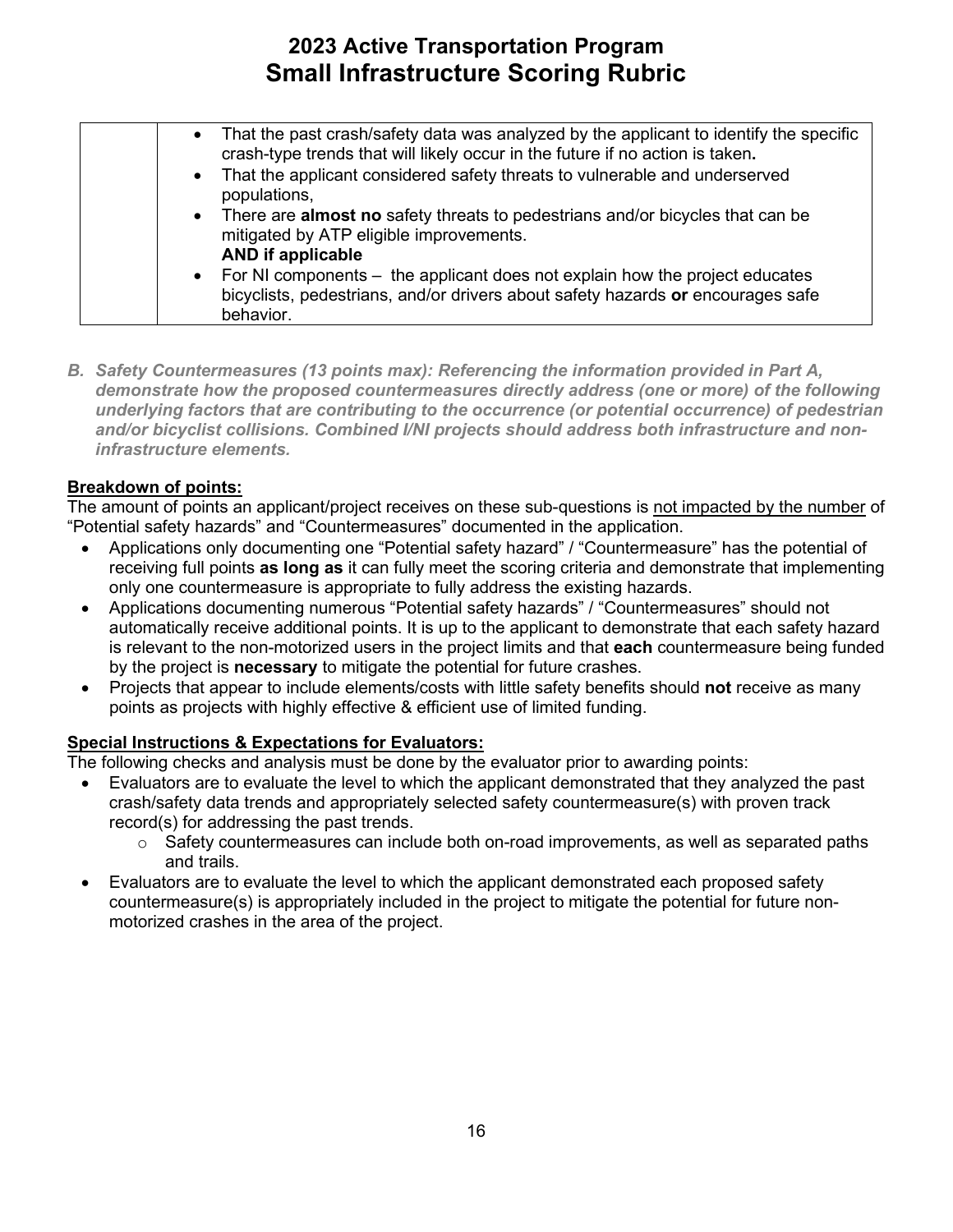| <b>Points</b>              | Applicant's ability to demonstrate the project will remedy (one or more) potential<br>safety hazards with the project limits.                                                                                                                                                                                                                                                                                                                                                   |
|----------------------------|---------------------------------------------------------------------------------------------------------------------------------------------------------------------------------------------------------------------------------------------------------------------------------------------------------------------------------------------------------------------------------------------------------------------------------------------------------------------------------|
| $11 - 13$<br><b>Points</b> | The applicant clearly and convincingly demonstrates that:<br>the proposed countermeasure(s) have a <b>proven track record</b> for addressing the past<br>crash/safety needs addressed in Part A,<br>the applicant has described remedies for each need addressed in Part A,<br>$\bullet$<br><b>AND</b><br>the proposed implementation of the countermeasure(s) should fully mitigate the<br>$\bullet$<br>potential for future non-motorized crashes in the area of the project. |
| $7 - 10$<br>Points         | The applicant demonstrates fairly well that:<br>the proposed countermeasure(s) have a proven track record for addressing the past<br>crash/safety needs addressed in Part A,<br>the proposed countermeasure(s) should significantly (but not fully) mitigate the<br>$\bullet$<br>potential for future non-motorized crashes in the area of the project.                                                                                                                         |
| $4-6$<br><b>Points</b>     | The applicant somewhat demonstrates that:<br>the proposed countermeasure(s) address the past crash/safety needs addressed in<br>Part A,<br>the proposed implementation of the countermeasure(s) should somewhat mitigate<br>$\bullet$<br>the potential for future non-motorized crashes in the area of the project.                                                                                                                                                             |
| $1 - 3$<br><b>Points</b>   | The applicant minimally demonstrates that:<br>the proposed countermeasure(s) have a track record for addressing the past<br>$\bullet$<br>crash/safety needs addressed in Part A,<br>there are doubts as to whether the implementation of the proposed<br>$\bullet$<br>countermeasure(s) will <b>mitigate</b> the potential for future non-motorized crashes in the<br>area of the project.                                                                                      |
| 0 Points                   | Evaluators can award a score of zero if they believe that the application does not prove the<br>safety need of the proposed project and the countermeasures explained do not have the<br>potential to mitigate the potential for future collisions.                                                                                                                                                                                                                             |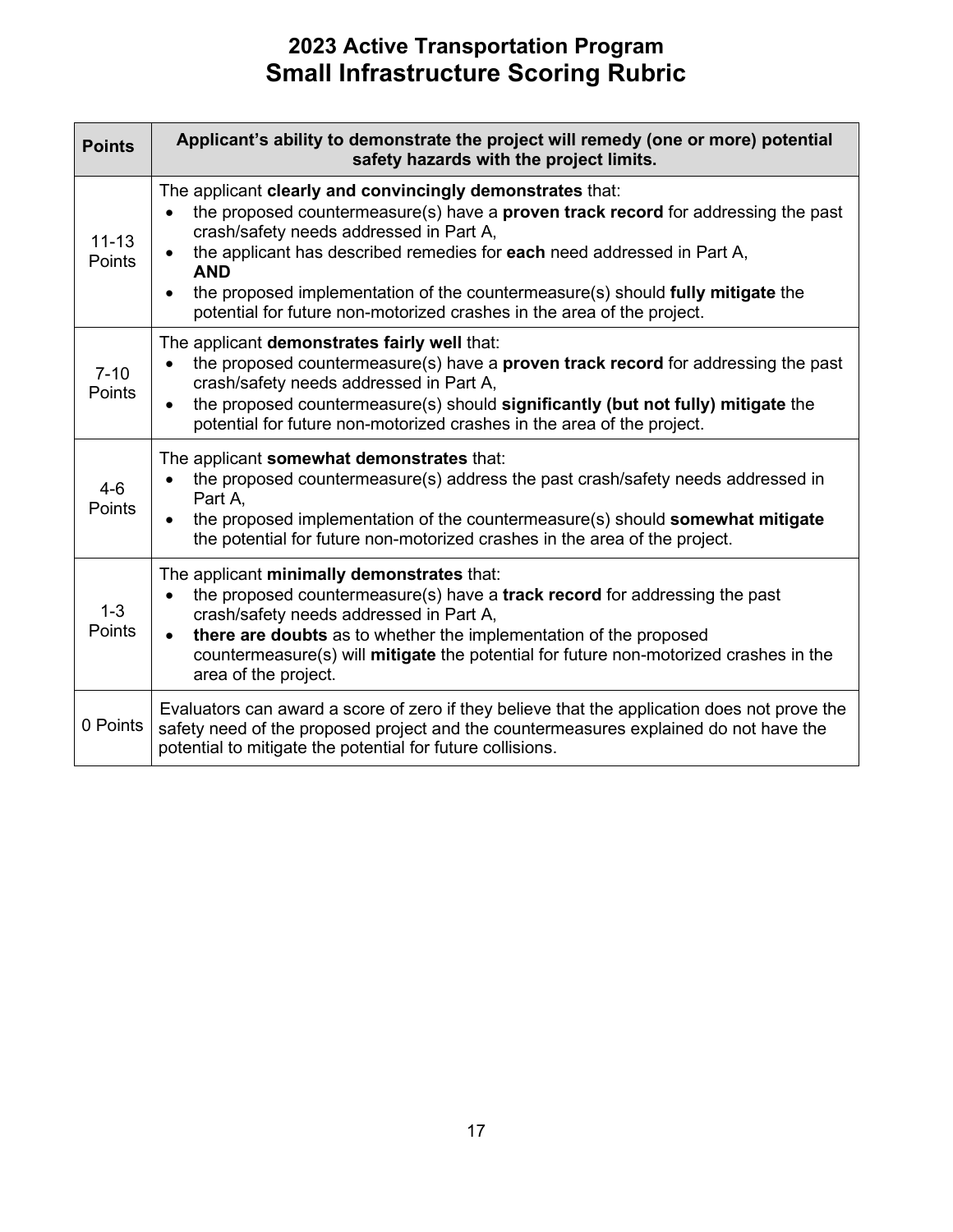### **QUESTION #4: PUBLIC PARTICIPATION and PLANNING (0-10 POINTS)**

*Describe the community-based public participation process that culminated in the project. Combined I/NI projects should address both infrastructure and non-infrastructure elements.* 

 *this project? Who was engaged in the public participation and planning process? How will Include discussions of: What was the process to prepare for existing and future needs of users of stakeholders continue to be engaged in the implementation of the project? What strategies were used to address engagement challenges that arose during the COVID-19 pandemic? Describe any unique engagement challenges that the community faced.* 

#### **General Guidance on stakeholders and their involvement in a project:**

 There is a difference between outreach and engagement. Applicants that engage constituents should receive a higher score than those that conduct only outreach.

- input and provide input that may change the design or the scope of the project. • Engagement: is a two-way process involving inclusive interaction and listening, with the goal of generating mutual benefit and agreement on a project. Engagement allows stakeholders to initiate
- Outreach: is a way to connect, inform, and get feedback from stakeholders. Outreach does not always allow for changes to the design or scope of a project; it is akin to an in-depth and well-informed marketing campaign to a targeted audience.
- $\bullet$ • Public stakeholders can include but are not limited to: residents, targeted end-users, community leaders, elected officials, community-based organizations, advocacy organizations, local businesses, and members of vulnerable or underserved populations (e.g., older adults, youth, persons with disabilities, members of disadvantaged communities, etc.).
- • Governmental stakeholders can include other departments, agencies, jurisdictions, etc. impacted by metropolitan planning organizations, law enforcement, etc.) the proposed project that are NOT the applicant (these can include, but are not limited to transportation agencies, local health departments, schools/school districts, emergency services,
- In-person or virtual meetings and/or events and how many were held to engage stakeholders is key to Public Participation. These can include, but are not limited to:
	- planning commission meetings, tables or booths at farmer's markets and other community events, demonstration events, door-to-door solicitation, walk or bike audits, etc. o **The type of meetings or events:** open houses, community charrettes, city council meetings,
	- group meetings, places of worship, local publications in other languages, flyers, etc. o **How the meetings or events were noticed:** local newspapers, agency websites, radio announcements, social media posts on Facebook, Twitter, Instagram, etc., school parent
	- o **How the meetings or events were documented:** Meeting sign-in sheets, virtual participant lists, virtual chat logs, meeting notes, letters of support, photos, etc.
	- and social distancing, etc. o **Where the meetings or events took place:** Virtual meeting platforms, schools, community centers, city hall, parks or other outdoor locations to accommodate safe in-person gathering
	- services provided, child care provided, time of day the meetings or events were held that best o **The accessibility of the meetings or events:** accessible by public transportation, translation meet the needs of the community, virtual accessibility features such as captioning and interpretation, food provided, etc.
	- o **The stakeholders' involvement in the decision-making body:** technical advisory committee, citizens' advisory committee, etc.
- Other methods used to engage and obtain input from the community during the COVID-19 pandemic, such as crowdsourcing maps and surveys.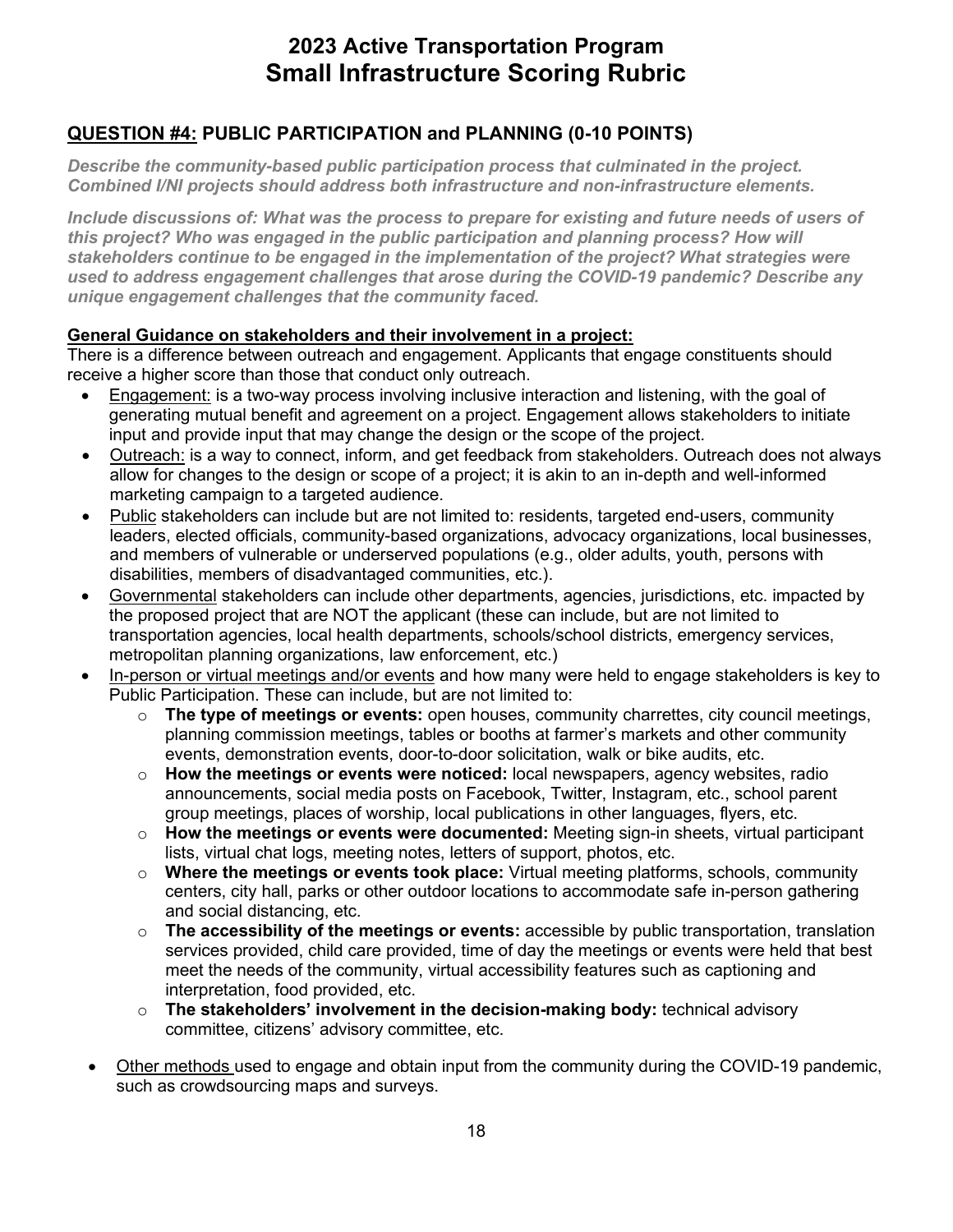### **Special Instructions & Expectations for Evaluators:**

The level of expected planning for a project is **directly connected** to the **magnitude and complexity** of the proposed changes/designs and to the impacts on the overall active transportation network.

- planning process, including the analysis of a wide range of alternatives, as a project with a much • Projects with smaller scopes and costs should not have to demonstrate as extensive of an internal larger scope.
- engagement should still be appropriate for the magnitude and complexity of the project. • Applicants have faced unprecedented community engagement challenges due to COVID-19. Evaluators should consider the strategies that applicants used to overcome these challenges and any unique challenges related to community context (e.g., lack of reliable broadband, higher levels of COVID-19 infections, etc.) when evaluating this question. However, the level of community

- Consider whether or not the applicant appropriately used their agency's active transportation technical planning to develop and refine the project scope.
- Consider the level to which the technical planning considered both existing and future needs of the project users and transportation system.
- Consider the level to which the planning process was effectively integrated into the public participation process.
- Consider whether or not the outreach and engagement process was ongoing and shows **continued**  stakeholder support.
	- $\circ$  Outreach and engagement from previous Plans can be cited, but applicants should explain how it was determined that this project was still a high priority for the community.
- • Give consideration to all attachments the agency provided in connection with this question, including but alternatives or major revisions that were identified, etc. not limited to: any applicable public outreach process/proposal/plan, links to websites, meeting agendas, meeting sign-in sheets, meeting minutes, public service announcements, letters of support, new
	- $\circ$  Consider the level to which the letters of support emphasize that the project represents the top or one of the top active transportation priorities for the community, targeted end-users, or public stakeholders.
	- $\circ$  Consider the level to which the attachments show the applicant engaged the disadvantaged community the project is supposed to be benefitting (when applicable).
	- o IF an applicant did not attach ANY documentation to show a thorough and effective public engagement process, the application should NOT receive full points.
- Consider the extent that the public participation and planning process was utilized to identify and improve the effectiveness of the project and ensure the project is one of the highest community/regional active transportation priorities.
	- o Additional consideration can be given for outreach that has been ongoing for a longer duration.
- Consider the magnitude of the proposed project when considering the extent to which the project represents one of the highest community/regional active transportation priorities.
- For combined I/NI projects, evaluators should ensure that the applicant discusses the public participation and planning process for the infrastructure AND non-infrastructure elements of the project.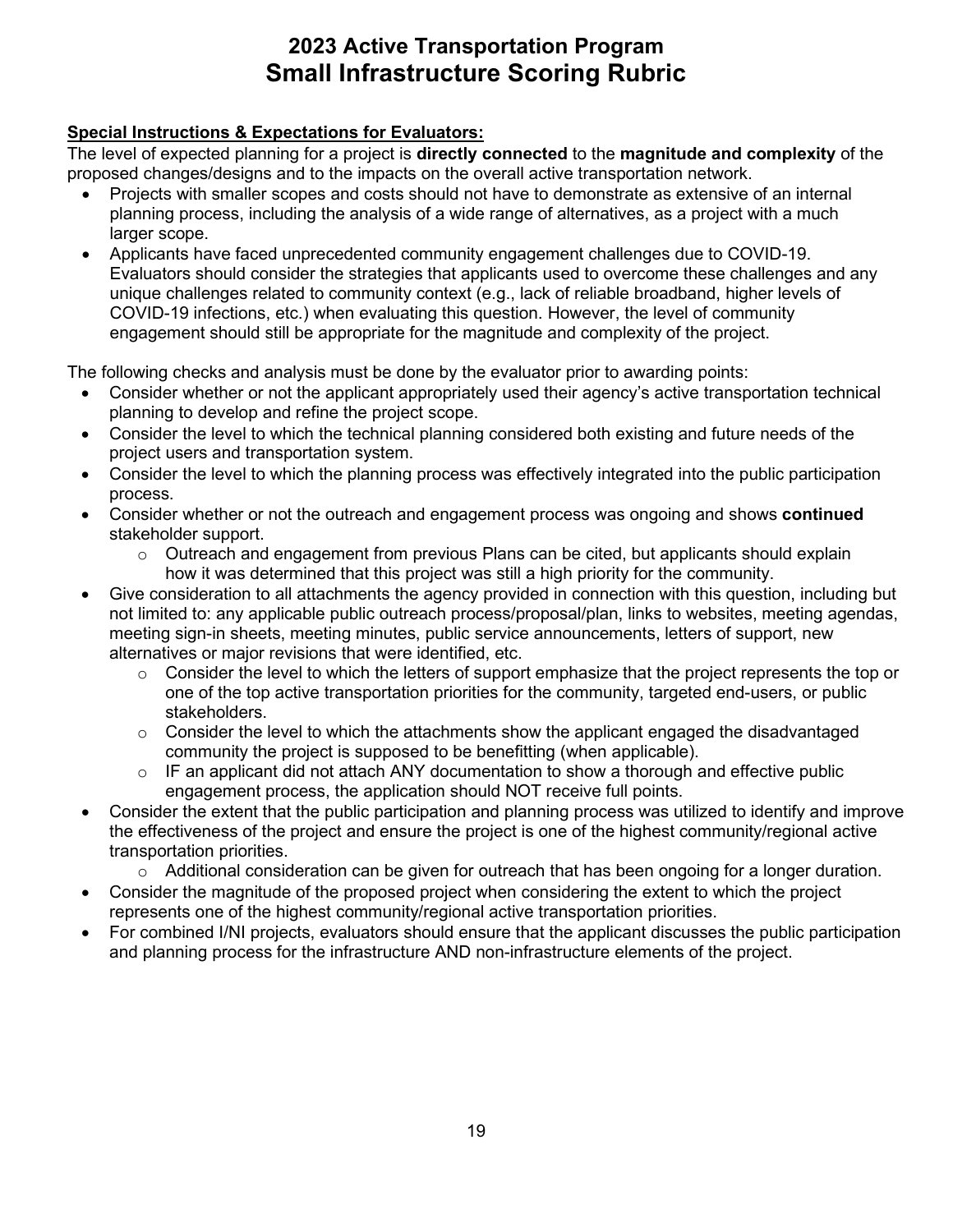| <b>Points</b>      | Applicant's ability to demonstrate what the process to prepare for existing and future<br>needs of users of this project was, who was engaged in the public participation and<br>planning process and how the stakeholders will continue to be engaged in the<br>implementation of the project.                                                                                                                                                                                                                                                                                                              |  |
|--------------------|--------------------------------------------------------------------------------------------------------------------------------------------------------------------------------------------------------------------------------------------------------------------------------------------------------------------------------------------------------------------------------------------------------------------------------------------------------------------------------------------------------------------------------------------------------------------------------------------------------------|--|
| $9 - 10$<br>Points | The applicant clearly and convincingly demonstrates that:<br>The project scope was developed through a comprehensive technical planning process<br>(appropriate for the complexity and magnitude of the project)<br>The planning process considered the existing and future needs of the project users and<br>$\bullet$<br>transportation system<br>The planning process was effectively integrated into the public participation process and<br>reached out to all necessary stakeholders.<br>AND the applicant attached documentation that supports a thorough and effective public<br>engagement process. |  |
| $6 - 8$<br>Points  | The applicant demonstrates that:<br>The project scope was developed through a comprehensive technical planning process<br>(appropriate for the complexity and magnitude of the project)<br>The planning process considered the existing and future needs of the project users and<br>$\bullet$<br>transportation system<br>The planning process was effectively integrated into the public participation process.<br>AND the applicant attached documentation that supports a thorough and effective public<br>engagement process.                                                                           |  |
| $3-5$<br>Points    | The applicant somewhat demonstrates that:<br>The project scope was developed through a technical planning process (appropriate for<br>the complexity and magnitude of the project)<br>The planning process considered the existing and future needs of the project users and<br>transportation system<br>The planning process was somewhat integrated into the public participation process.<br>AND the applicant attached documentation that supports a public engagement process.                                                                                                                          |  |
| $1 - 2$<br>Points  | The applicant minimally demonstrates that:<br>The project scope was developed through a technical planning process (appropriate for<br>the complexity and magnitude of the project)<br>The planning process considered the existing and future needs of the project users and<br>transportation system<br>The planning process was minimally integrated into the public participation process.<br>AND the applicant did not attach documentation or attached very little documentation to<br>support a thorough public engagement process.                                                                   |  |
| 0 Points           | Evaluators can award a score of zero if they believe that the application <b>does not</b> prove the<br>project scope is a result of technical planning, that the applicant did not consider the existing<br>and future needs of the project users, and the planning process was not in any way<br>integrated into the public engagement process.                                                                                                                                                                                                                                                             |  |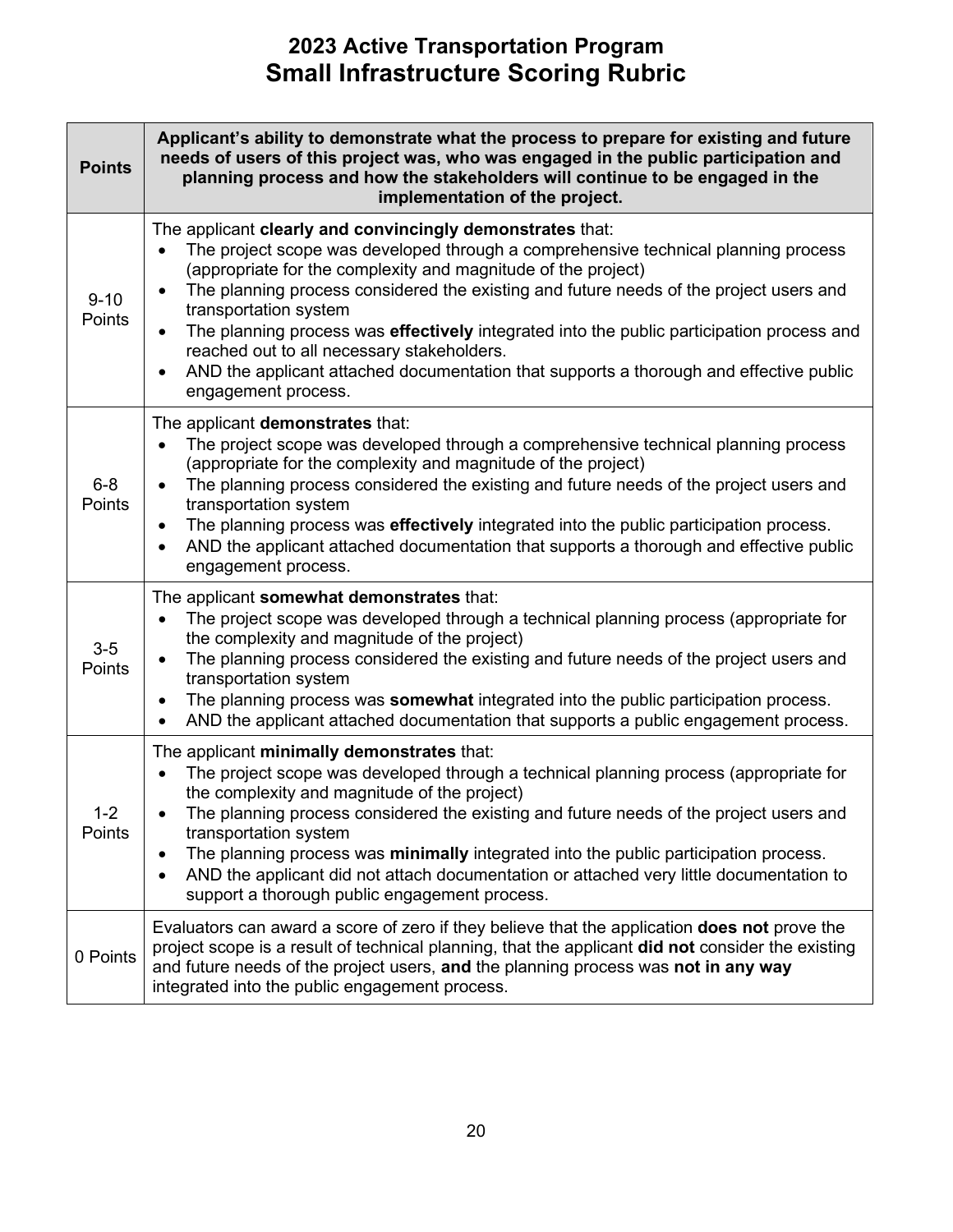### **QUESTION #5: SCOPE AND PLAN CONSISTENCY (0-3 POINTS)**

*A. Complete Attachment B (Engineer's Checklist).* 

*Applicants are required to complete Attachment B as part of all Infrastructure and 25-R for combination (Infrastructure & Non-Infrastructure) applications.* 

### **Breakdown of points:**

### Evaluators will consider the following:

- Consistency between the Layouts/Maps, Engineer's Estimate, and Proposed Scope.
	- $\circ$  The layouts should clearly show all of the proposed scope (the scale should be appropriate).
		- The evaluator should easily be able to determine if improvements are on one or both sides of the roadway or at all corners of an intersection (e.g., bulb-outs).
		- Are the right-of-way lines shown? Especially if the improvements are outside of the existing facilities. Are existing power poles and other utilities shown?
		- Was a cross-section included showing the existing facilities and how the improvements will meet the existing facility?
		- Does the supplied cross-section resemble the location? Or if existing facility widths differ, are there cross-sections for them?
		- evaluators will evaluate the Exhibit 25-R for: For Combo Projects (Projects with Infrastructure (IF) and Non-Infrastructure (NI)),
			- A clear and detailed scope;
			- How well it reflects the applicant's responses throughout the application; and
			- How well the overall scope meets the purpose and goals of the ATP.
- Compliance with the Engineer's Checklist
	- o Were items checked as completed that are not shown in the documents?
	- $\circ$  New traffic signals require a traffic warrant showing that the signal is needed. Is/are the warrants attached?
	- $\circ$  For Combo Projects, evaluators will also consider the Exhibit 25-R for compliance with Non-Infrastructure Guidance.
- Complete project schedule
	- $\circ$  Does the schedule allow adequate time to complete each phase, including:
		- Environmental studies, if needed?
		- **Acquisitions and Utility relocations, if needed?**
	- $\circ$  For Combo Projects, evaluators will also consider how the NI phase coordinates with IF phases and if it is a school program, coordination with school schedules.

### **Special Instructions & Expectations for Evaluators:**

If the applicant failed to follow any directions in filling out the Engineer's checklist and associated attachments, the evaluator should **not** give full points for these sub-questions.

| <b>Points</b> | <b>Evaluating Layouts/Maps</b>                                                                                                                  |
|---------------|-------------------------------------------------------------------------------------------------------------------------------------------------|
| 1 Point       | The submitted layouts/maps are complete, clear, and/or provide sufficient detail to<br>determine the full scope of the proposed project.        |
| 0 Point       | The submitted layouts/maps are poorly developed or vague in outlining the various<br>elements of the proposed project, or the applicant failed. |